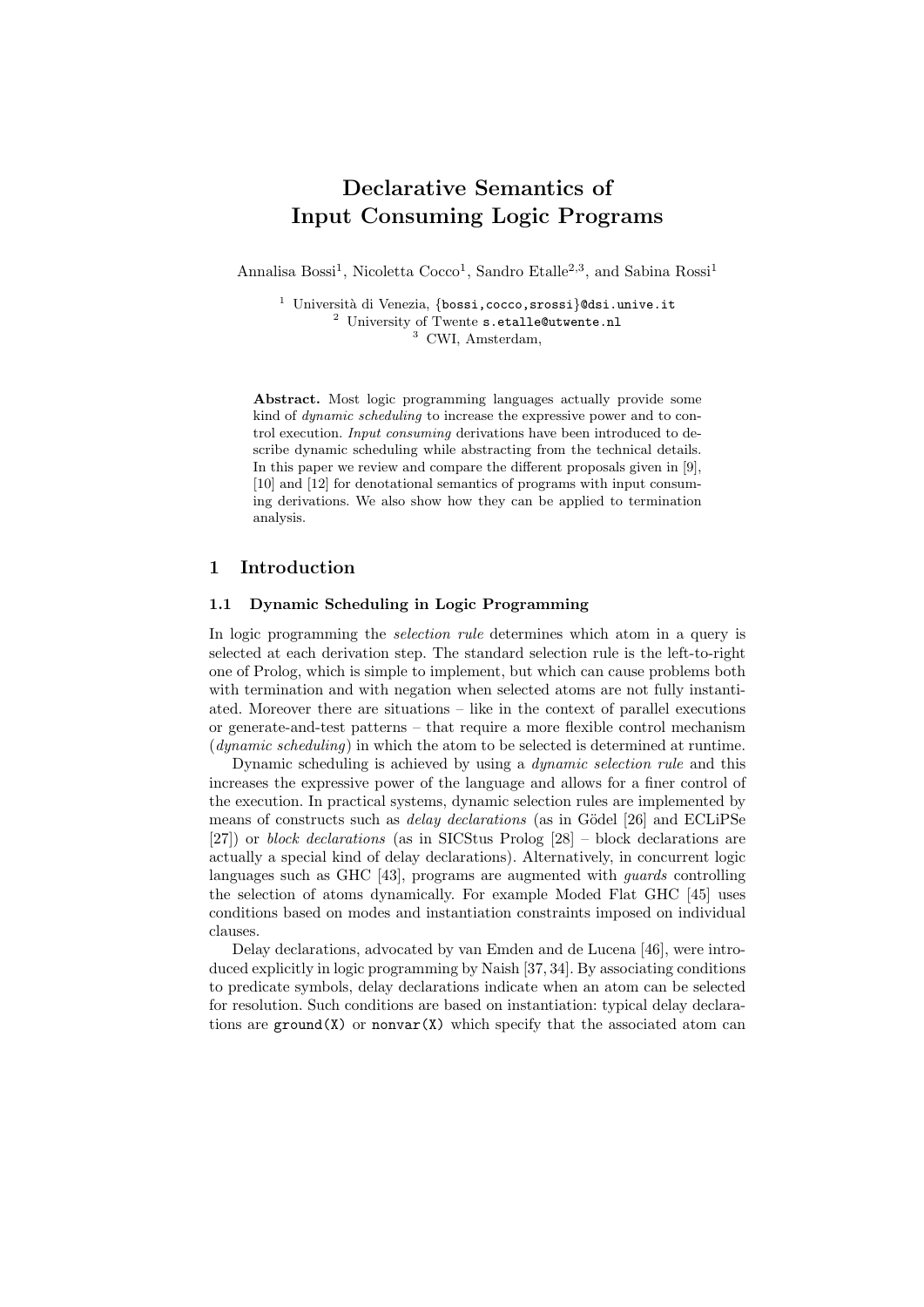be selected for evaluation only if its argument X is respectively a ground term or a non-variable term. Delay declarations can be also combined together by means of logical operators, allowing for more complex control.

To see how delay declarations can enforce dynamic scheduling, consider the following programs APPEND and IN ORDER:

% append(Xs, Ys, Zs)  $\leftarrow$  Zs is the concatenation of the lists Xs and Ys  $append([H|Xs],Ys,[H|Zs]) \leftarrow append(Xs,Ys,Zs).$ append([],Ys,Ys).

```
% in order(Tree, List) \leftarrow List is an ordered list of the nodes of Tree
    in order(tree(Label,Left,Right),Xs) ←
        in order(Left,Ls),
        in order(Right,Rs),
        append(Ls,[Label|Rs],Xs).
    in_order(void,[]).
```
together with the query

```
Q: read_tree(Tree), in_order(Tree,List), write_list(List).
```
where read tree and write list are defined elsewhere. If read tree cannot read the whole tree at once – say, it receives the input from a stream – it would be nice to be able to run the "processes" in order and write list on the available input. This can be done properly only if one uses a dynamic selection rule. Prolog's rule would call in order only after read tree has finished, while other fixed rules would immediately diverge. For instance, the fixed rule that selects always the second atom in a clause body, and that selects the first one only when the body contains only one atom can lead to nontermination, as the query in order(Tree,List) can easily diverge. The same applies to the rule that always selects the rightmost atom in a query, with the extra problem that write list(List) would be called with a non-instantiated argument: if write list is non-backtrackable (as many IO predicates are) this would imply that this selection rule yields a wrong output. In the above program, in order to avoid nontermination one can declare that predicates in order, append and write list can be selected only if their first argument is not just a variable. Formally,

```
delay in order(T, ) until nonvar(T).
delay append(Ls, _, _) until nonvar(Ls).
delay write_list(Ls, _) until nonvar(Ls).
```
These declarations prevent in order, append and write list from being selected "too early", i.e., when their arguments are not "sufficiently instantiated". Note that instead of having interleaving "processes", one can also select several atoms in parallel, as long as the delay declarations are respected. This approach to parallelism has been first proposed by Naish [36] and – as observed by Apt and Luitjes [5] – "has an important advantage over the ones proposed in the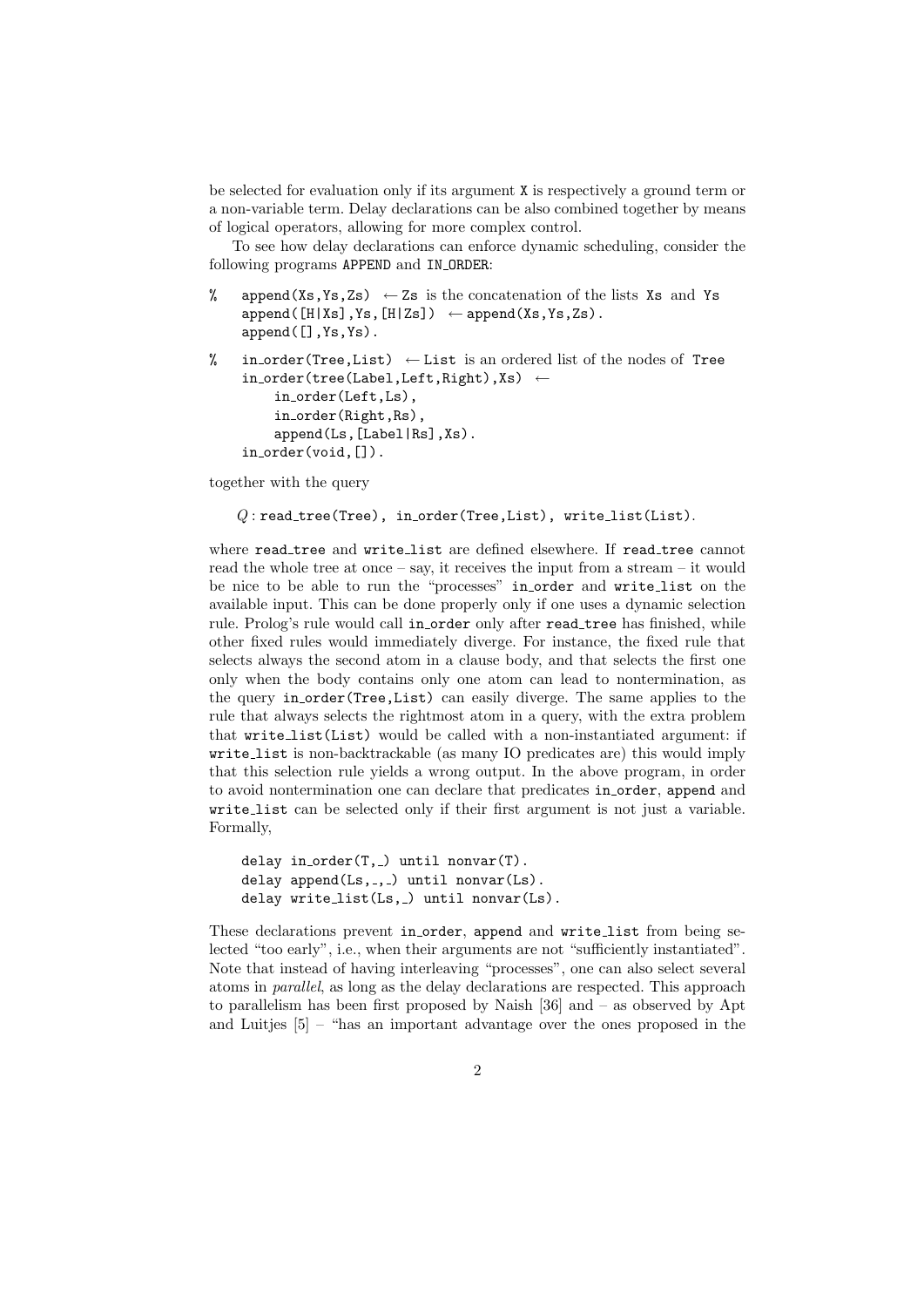literature in that it allows us to parallelize programs written in a large subset of Prolog by merely adding to them delay declarations, so *without modifying* the original program".

Compared to other mechanisms for user-defined control, e.g., using the cut operator in connection with built-in predicates that test for the instantiation of a variable (var or ground), delay declarations are more compatible with the declarative character of logic programming. Nevertheless, many important declarative properties that have been proven for logic programs do not apply to programs with delay declarations. This is mainly due to the fact that delay declarations can cause deadlock situations, in which no atom in the query respects its delay declaration and therefore no atom is selectable. Because of this the well-known equivalence between model-theoretic and operational semantics does not hold. As an example, consider the query  $append(X, Y, Z)$  with the execution mechanism described above: it does not succeed (it deadlocks) and this is in contrast with the fact that (infinitely many) instances of  $append(X, Y, Z)$  are contained in the least Herbrand model of APPEND.

#### 1.2 Semantics of Logic Programs with Dynamic Scheduling

By introducing dynamic scheduling we obtain more powerful and flexible programs but we are faced with the problem of finding new techniques for ensuring correctness and termination of such programs and more generally for analyzing them. The standard semantics and properties are no longer valid when an atom can be delayed under some condition. In particular the standard semantics cannot capture the possibility of floundering when no atom in the goal can be selected. Hence it is not surprising that only relatively few proposals have been given for a semantics for logic programs with dynamic scheduling despite of their practical importance.

The first proposal of an operational semantics for dynamic scheduling in the form of coroutining was given by Naish [35]. He defined SLDF resolution, which is a straightforward generalization of SLD resolution, where execution of atoms may be suspended indefinitely. He also considered termination of such programs and observed that if the set of callable atoms is closed under instantiation, the termination behaviour is more amenable to analysis. Moreover Naish stressed the importance of mode information for reasoning about termination of such programs. An operational semantics for constraint logic programs (CLP) with dynamic scheduling has been given also by Debray et al. [19].

Falaschi et al. [24, 33, 23] have defined a denotational semantics for CLP programs with dynamic scheduling where the semantics of a query is given by a set of closure operators (each operator corresponds to a sequence of rule choices). They start from an operational semantics for constraint logic programs with dynamic scheduling given in terms of derivations from the goals, which is similar to the one in [19] and in [32]. Then they give a semantics in terms of and-trees, which captures the structure of a derivation in a compositional way. An and-tree can be seen as a function mapping an initial constraint to its answer. The denotation of a sequence of atoms is then a set of closure operators, corresponding to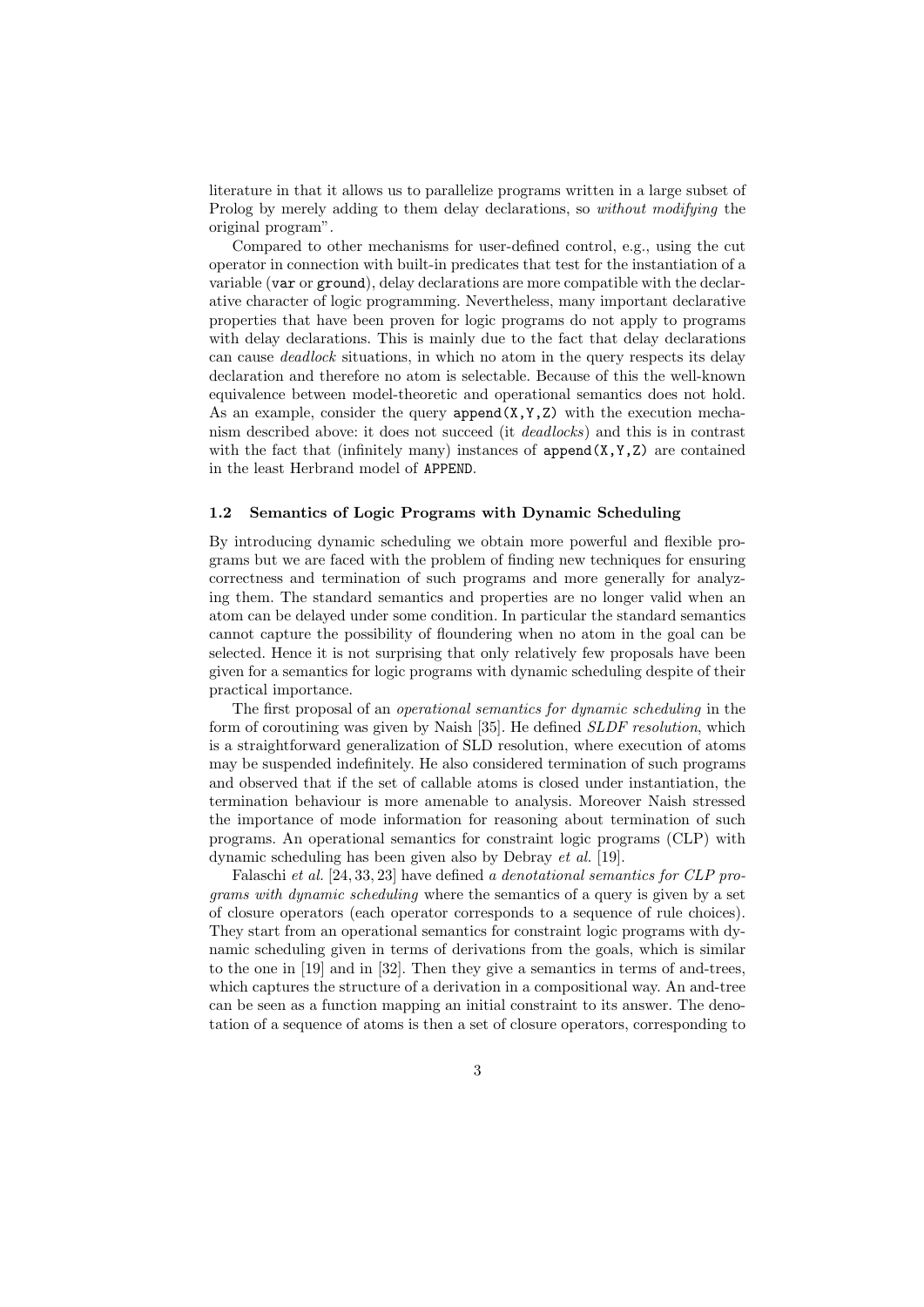the and-trees which have this sequence as root. Their denotational semantics is the analogue of the bottom-up  $S$ -semantics [13] for usual logic programs, where atoms are mapped to their set of answers.

Such a denotational semantics can be used as a basis for the analysis of logic programs with dynamic scheduling, since closure operators can be abstracted by descriptions that capture their behaviour. This idea was followed by Marriott et al. in [32] where a framework for global dataflow analysis for logic programming languages with dynamic scheduling is developed. Its main use is to give information on calling patterns. In [17] the analysis is further improved both in precision and in efficiency. From such proposals also optimization techniques for logic programs with dynamic scheduling have been derived, such as in [38].

A very elegant definition of an algebraic and logical semantics for constraint logic languages with dynamic scheduling has been given by Marriott in [31]. It corresponds to an operational semantics based on the one given by Naish in [35] generalized to arbitrary constraints. Delayed atoms are considered as constraints and then the soundness and completeness results for success and finite failure for CLP are extended to CLP with dynamic scheduling.

In spite of these proposals some problems remained open. Dynamic scheduling is often introduced to ensure the termination of the program, preventing possible diverging derivations. Nevertheless, while for pure Prolog programs (i.e., logic programs employing the fixed leftmost selection rule) there exist results characterizing when a program is terminating such as in [7, 18, 14] no such a characterization was derived for programs with dynamic scheduling from these semantics.

#### 1.3 Semantics of Input Consuming Derivations

In order to provide a characterization of dynamic scheduling that is reasonably abstract and amenable to termination analysis, Smaus introduced in [40] input consuming derivations. The definition of input consuming program relies on the concept of mode. A moded program is a program in which each atom's arguments are partitioned into *input* and *output* ones. Output arguments are those produced by the atom during the computation process, while input arguments are consumed. Roughly speaking, in an input consuming program only atoms whose input arguments are not instantiated through the unification step are allowed to be selected.

We believe that  $-$  in many cases  $-$  the adoption of "natural" delay declarations is equivalent to considering only input consuming derivations [11]. This is the case, for instance, of the programs mentioned in the example above together with their natural mode where the first position of in\_order is considered in input, while the second one is in output. In fact under normal circumstances, the adoption of the stated delay declarations enforces nothing but a restriction to input consuming derivations. Moreover also other control mechanisms, such as the one in Moded Flat GHC, are similar to requiring input consuming derivations: the resolution of an atom with a definition must not instantiate the input arguments of the resolved atom.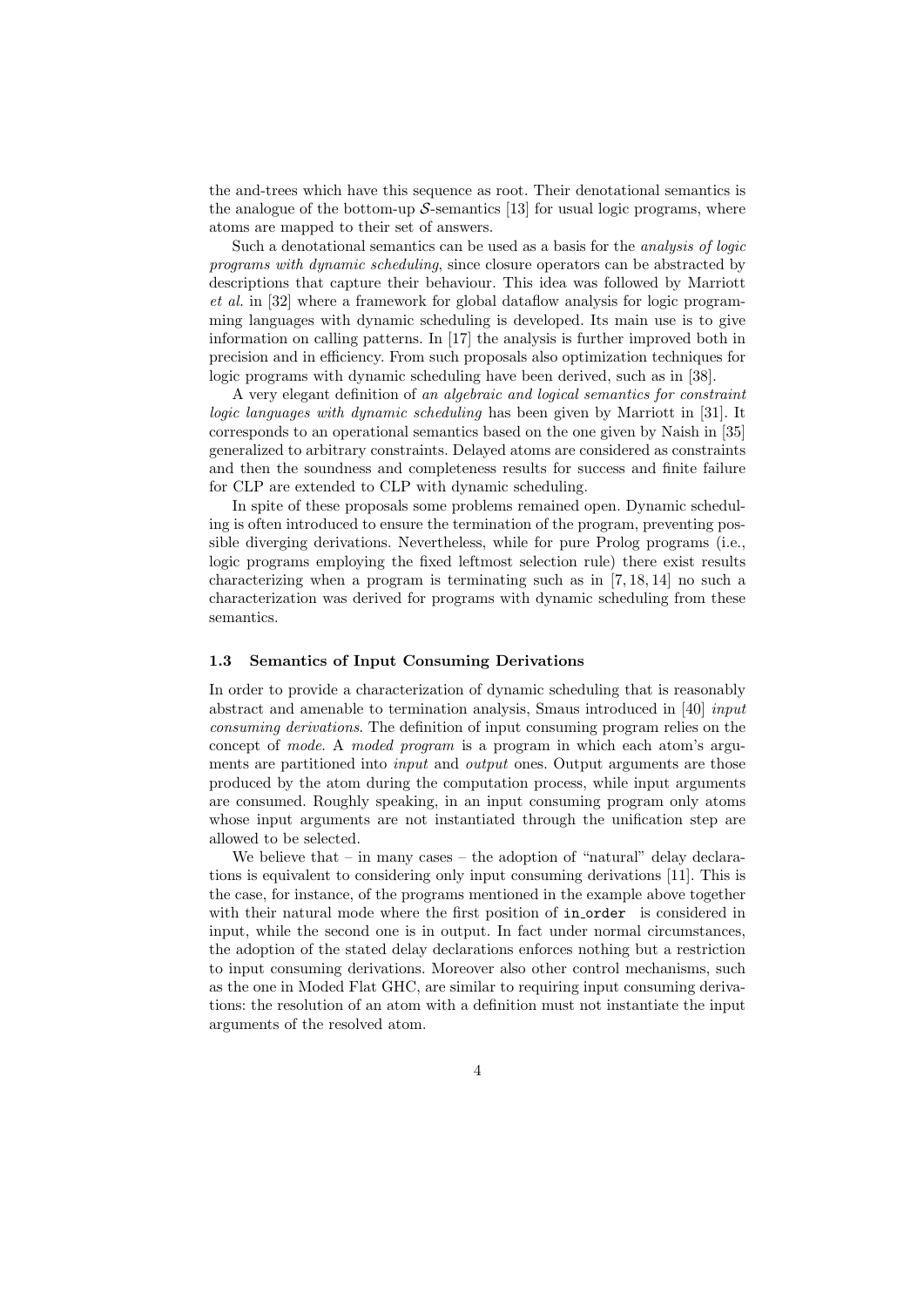Input consuming programs allow for simpler definitions of denotational semantics and have nice properties regarding termination. Henceforth they seem to be a resonable and safe approximation to programs with general dynamic scheduling. In this paper we review and compare the different proposals given for denotational semantics of programs with input consuming derivations. We also show how they can be applied to termination analysis. Our review is based on [9], [10] and [12].

#### 1.4 Structure of the Paper

The paper is organized as follows. Section 2 contains some preliminary notations and definitions including input consuming programs. Section 3 introduces a first denotational semantics capturing computed answer substitutions of successful derivations. This semantics applies to well and nicely moded input consuming programs. In Section 4 a second denotational semantics for simply moded input consuming programs is presented which is able to model also intermediate results of partial derivations. Section 5 shows how these semantics have been used to characterize termination properties of input consuming programs. Section 6 concludes the paper.

## 2 Preliminaries

The reader is assumed to be familiar with the terminology and the basic results of logic programs and their semantics  $[1, 2, 29]$ . In this section we introduce few notions that will be used in the sequel.

#### 2.1 Terms and Substitutions

Let T be the set of terms built on a finite set of *data constructors*  $\mathcal C$  and a denumerable set of *variable symbols*  $V$ . For any syntactic object  $o$ , we denote by  $Var(o)$  the set of variables occurring in  $o$ . A syntactic object is linear if every variable occurs in it at most once. A *substitution*  $\theta$  is a mapping from  $V$ to T. Given a substitution  $\sigma = \{x_1/t_1, \ldots, x_n/t_n\}$ , we say that  $\{x_1, \ldots, x_n\}$  is its domain (denoted by  $Dom(\sigma)$ ), and  $Var({t_1, \ldots, t_n})$  is its range (denoted by  $Ran(\sigma)$ . Note that  $Var(\sigma) = Dom(\sigma) \cup Ran(\sigma)$ . We denote by  $\epsilon$  the empty substitution:  $Dom(\epsilon) = Ran(\epsilon) = \emptyset$ . The result of the application of a substitution  $\theta$  to a term t is said an *instance* of t and it is denoted by  $t\theta$ . Given a substitution  $\sigma$  and a syntactic object E, we denote by  $\sigma_{|E}$  the restriction of  $\sigma$  to the variables in  $Var(E)$ , i.e.,  $\sigma_{|E}(x) = \sigma(x)$  if  $x \in Var(E)$ , otherwise  $\sigma_{|E}(x) = x$ . If  $t_1, \ldots, t_n$  is a permutation of  $x_1, \ldots, x_n$  then we say that  $\sigma$  is a *renaming*. The composition of substitutions is denoted by juxtaposition, i.e.,  $x\theta\sigma$ . We say that t is a variant of t', written  $t \approx t'$ , if t and t' are instances of each other. In this case there exists a renaming  $\theta$  such that  $t' = t\theta$ . A substitution  $\theta$  is a unifier of terms t and t' if  $t\theta = t'\theta$ . We denote by  $mgu(t, t')$  any most general unifier (*mgu*, in short) of t and  $t'$ .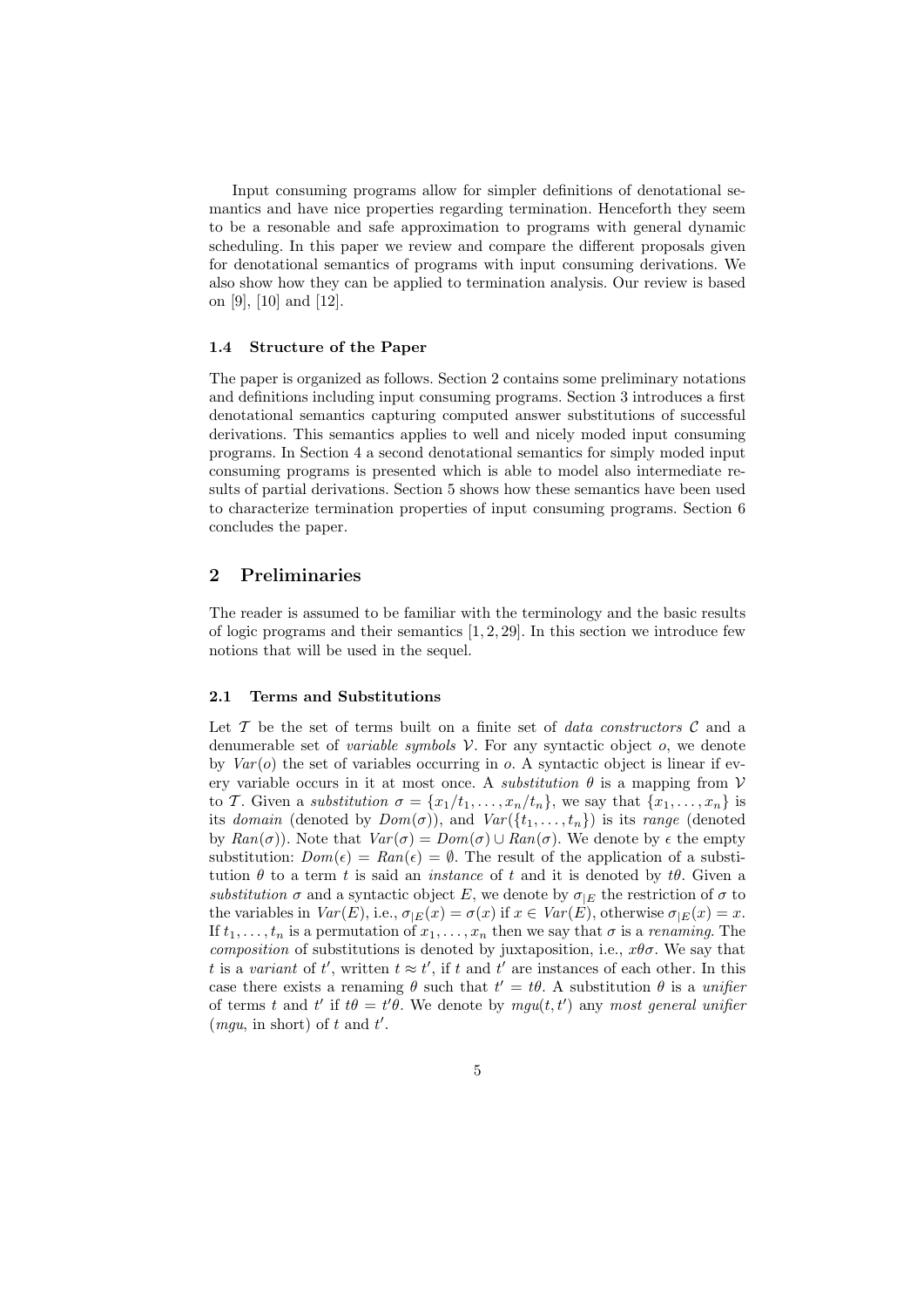#### 2.2 Programs and Derivations

Let  $P$  be a finite set of *predicate symbols*. An *atom* is an object of the form  $p(t_1, \ldots, t_n)$  where  $p \in \mathcal{P}$  is an *n*-ary predicate symbol and  $t_1, \ldots, t_n \in \mathcal{T}$ . Given an atom A, we denote by  $Rel(A)$  the predicate symbol of A. A query is a finite, possibly empty, sequence of atoms  $A_1, \ldots, A_m$ . The empty query is denoted by  $\Box$ . Following the convention adopted in [2], we use bold characters to denote sequences of objects: so, for instance, t denotes a sequence of terms, while B is a query (i.e., a possibly empty sequence of atoms). A *(definite) clause* is a formula  $H \leftarrow$  **B** where H is an atom (the head) and **B** is a query (the body). When **B** is empty,  $H \leftarrow$  **B** is written  $H \leftarrow$  and is called a *unit clause.* A *(definite)* program is a finite set of clauses. We denote atoms by  $A, B, H, \ldots$ , queries by  $Q, \mathbf{A}, \mathbf{B}, \mathbf{C}, \ldots$ , clauses by  $c, d, \ldots$ , and programs by P.

Computations are constructed as sequences of "basic" steps. Consider a nonempty query  $\mathbf{A}, B, \mathbf{C}$  and a clause c. Let  $H \leftarrow \mathbf{B}$  be a variant of c variable disjoint from  $\mathbf{A}, B, \mathbf{C}$  and assume that B and H unify with mgu  $\theta$ . The query  $(\mathbf{A}, \mathbf{B}, \mathbf{C})\theta$  is called a resolvent of  $\mathbf{A}, B, \mathbf{C}$  and c with selected atom B and mgu θ. A derivation step is denoted by  $\mathbf{A}, B, \mathbf{C} \stackrel{\theta}{\Longrightarrow}_{P,c} (\mathbf{A}, \mathbf{B}, \mathbf{C})\theta$ . The clause  $H \leftarrow \mathbf{B}$ is called its *input clause*. The atom  $B$  is called the *selected atom* of  $A, B, C$ .

If  $P$  is clear from the context or  $c$  is irrelevant then we drop the reference to them. A derivation is obtained by iterating derivation steps. A maximal sequence

$$
\delta: Q_0 \stackrel{\theta_1}{\Longrightarrow}_{P,c_1} Q_1 \stackrel{\theta_2}{\Longrightarrow}_{P,c_2} \cdots Q_n \stackrel{\theta_{n+1}}{\Longrightarrow}_{P,c_{n+1}} Q_{n+1} \cdots
$$

is called a *derivation of*  $P \cup \{Q_0\}$  provided that for every step the standardization apart condition holds, i.e., the input clause employed is variable disjoint from the initial query  $Q_0$  and from the substitutions and the input clauses used at earlier steps.

Derivations can be finite or infinite. If  $\delta: Q_0 \stackrel{\theta_1}{\Longrightarrow}_{P,c_1} \cdots \stackrel{\theta_n}{\Longrightarrow}_{P,c_n} Q_n$  is a finite prefix of a derivation, also denoted by  $\delta: Q_0 \stackrel{\theta}{\longrightarrow} Q_n$  with  $\theta = \theta_1 \cdots \theta_n$ , we say that  $\delta$  is a partial derivation and  $\theta$  is a partial computed answer substitution of  $P \cup \{Q_0\}$ . If  $\delta$  is maximal and ends with the empty query, then  $\theta$  is called computed answer substitution  $(c.a.s., for short)$ . In this case we say that the derivation is *successful*. The length of a (partial) derivation  $\delta$ , denoted by  $len(\delta)$ , is the number of derivation steps in  $\delta$ .

#### 2.3 Modes and Input Consuming Programs

Modes are a common tool for verification. A mode is a function that labels as input or *output* the positions of each predicate in order to indicate how the arguments of such a predicate should be used.

**Definition 1** (Mode). A mode for a predicate symbol p of arity n, is a function  $m_n$  from  $\{1, \ldots, n\}$  to  $\{I, O\}$ .

We call moded atom (clause, program, query), any atom (clause, program, query) which has a mode associated to its predicate symbols.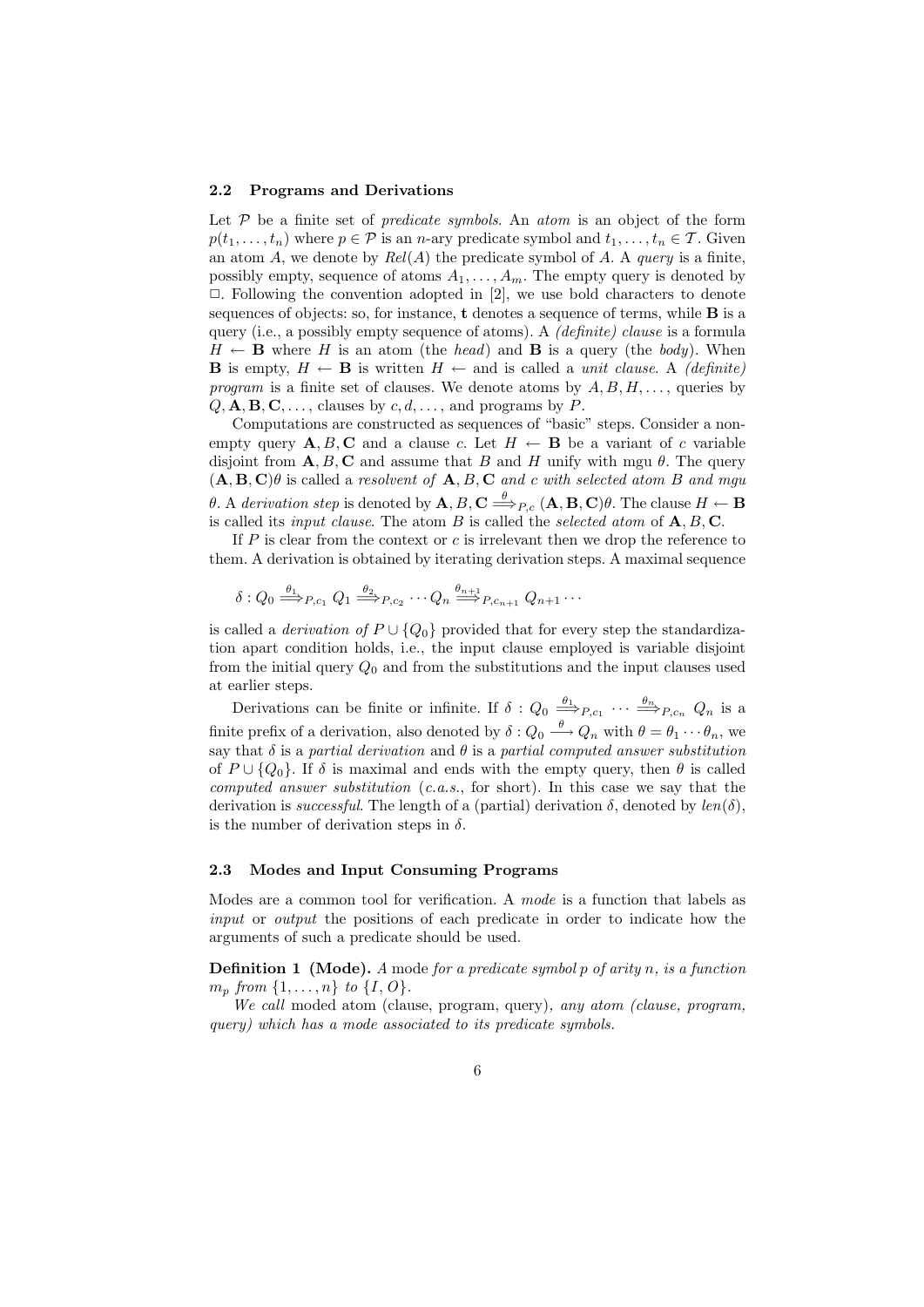If  $m_n(i) = I$  (resp. O), we say that i is an input (resp. output) position of p (with respect to  $m_p$ ). In the examples, we often indicate the mode by writing the atom  $p(m_p(1), \ldots, m_p(n))$ , e.g., append $(I, I, O)$ .

We assume that each predicate symbol has a unique mode associated to it; multiple modes may be obtained by simply renaming the predicates. We denote by  $In(O)$  (resp.  $Out(O)$ ) the sequence of terms filling in the input (resp. output) positions of predicates in Q. Moreover, when writing an atom as  $p(s, t)$ , we are indicating that  $s$  is the sequence of terms filling in its input positions and  $t$  is the sequence of terms filling in its output positions.

The notion of input consuming derivation was introduced in [40] as a formalism for describing dynamic scheduling in an abstract way.

## Definition 2 (Input Consuming Derivation).

- $-$  A derivation step  $\mathbf{A}, B, \mathbf{C} \stackrel{\theta}{\Longrightarrow} (\mathbf{A}, \mathbf{B}, \mathbf{C})\theta$  is input consuming if  $In(B)\theta =$  $In(B).$
- $A$  derivation is input consuming if all its derivation steps are input consuming.

In the following sometimes we use *ic-derivation* for input consuming derivation and we call *input consuming program* (*ic-program*) a program when considered with respect to input consuming derivations only.

Example 3. Consider the program REVERSE with accumulator and the following modes: reverse $(I, O)$  and reverse\_acc $(I, O, I)$ .

```
reverse(Xs,Ys) \leftarrow reverse\_acc(Xs,Ys,[]).
reverse acc([],Ys,Ys).
reverse\_acc([X|Xs],Ys,Zs) \leftarrow reverse\_acc(Xs,Ys,[X|Zs]).
```
The following derivation  $\delta$  of REVERSE ∪ {reverse([X1,X2],Zs)} is input consuming.

```
δ: reverse([X1,X2],Zs) \Rightarrow reverse_acc([X1,X2],Zs,[]) \Rightarrowreverse_acc([X2],Zs,[X1]) \Rightarrow reverse_acc([],Zs,[X2, X1]) \Rightarrow \Box.
```
Allowing only input consuming derivations is a form of dynamic scheduling, since whether or not an atom can be selected depends on its degree of instantiation at runtime. Given a non-empty query, if no atom is resolvable via an input consuming derivation step and no failure arises, then we say that the query deadlocks. Therefore, an ic-derivation can either be successful or finitely failing or infinite or deadlock. Each ic-derivation which is not a deadlock is also an SLD derivation.

## 2.4 Classes of Moded Programs

In the sequel we are going to refer to classes of programs that in some way behave well with respect to the given mode. In particular, we are going to use the concepts of well moded program (Dembinski and Maluszynski [20]), of nicely moded program (Chadha and Plaisted [15]) and of simply moded program (Apt and Etalle [4]).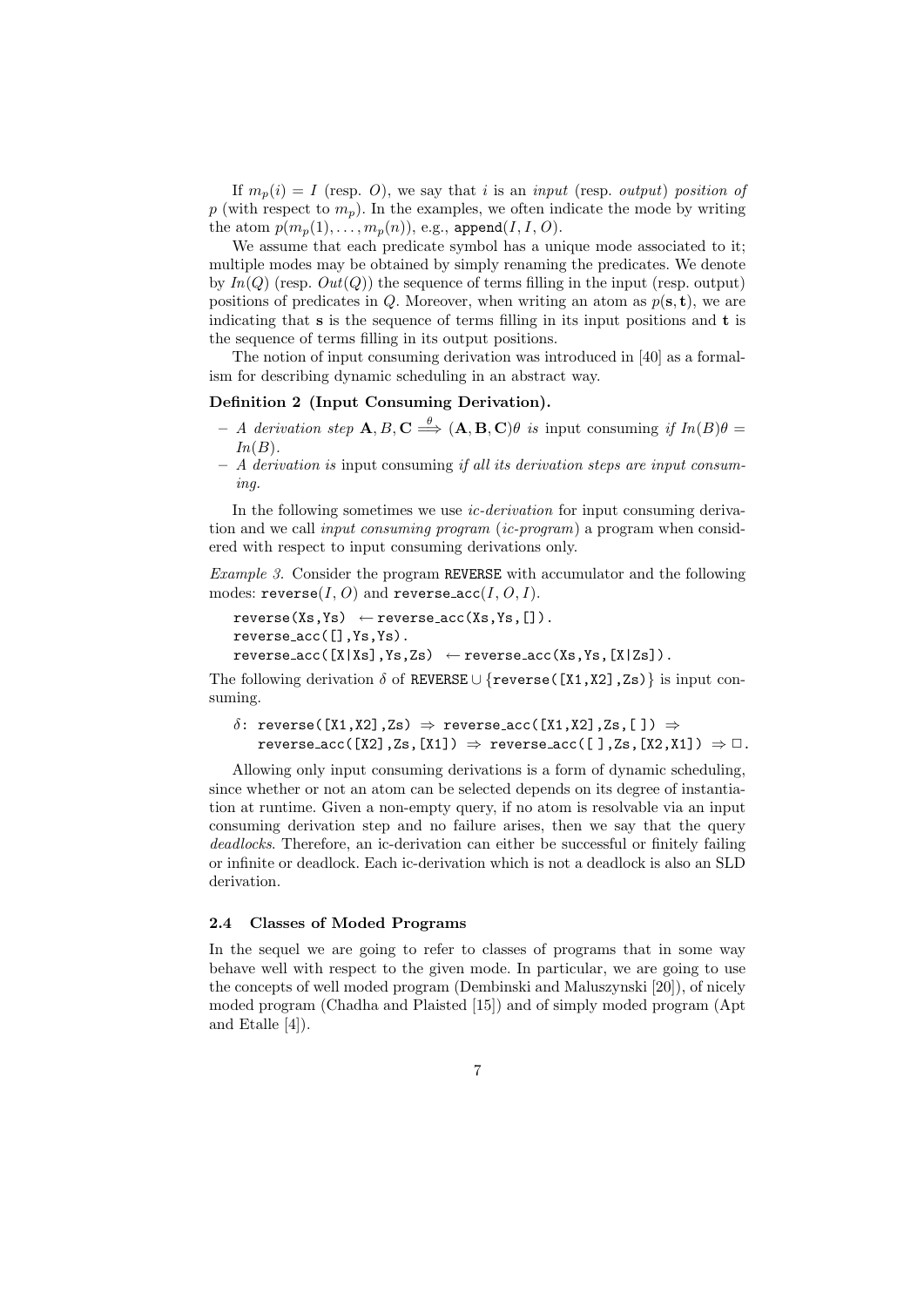#### Definition 4 (Well, Nicely and Simply Moded Program).

– Well Moded. A clause  $p(\mathbf{t}_0, \mathbf{s}_{n+1}) \leftarrow p_1(\mathbf{s}_1, \mathbf{t}_1), \ldots, p_n(\mathbf{s}_n, \mathbf{t}_n)$  is well moded *if for all*  $i \in [1, n+1]$ 

$$
Var(\mathbf{s}_i) \subseteq \bigcup_{j=0}^{i-1} Var(\mathbf{t}_j).
$$

If we call producing positions the input positions of the head and the output positions of the body and consuming positions the other ones, then we can intuitively say that a clause is well moded if every variable in a consuming position occurs also in an earlier (w.r.t. the indices, which have been deliberately chosen in this way) producing position.

– **Nicely Moded**. A clause  $p(\mathbf{t}_0, \mathbf{s}_{n+1}) \leftarrow p_1(\mathbf{s}_1, \mathbf{t}_1), \ldots, p_n(\mathbf{s}_n, \mathbf{t}_n)$  is nicely moded if  $\mathbf{t}_1, \ldots, \mathbf{t}_n$  is a linear sequence of terms,  $\text{Var}(\mathbf{t}_0) \cap \text{Var}(\mathbf{t}_1, \ldots, \mathbf{t}_n) =$  $\emptyset$ , and for all  $i \in [1, n]$ 

$$
Var(\mathbf{s}_i) \cap \bigcup_{j=i}^{n} Var(\mathbf{t}_j) = \emptyset.
$$

Intuitively a clause is nicely moded if there are no conflicts among producing positions, (a variable may appear in at most one producing position with one exception: a variable may appear twice in a producing position of the head), and a variable may not be consumed before it is produced.

- **Simply Moded.** A clause  $p(\mathbf{t}_0, \mathbf{s}_{n+1}) \leftarrow p_1(\mathbf{s}_1, \mathbf{t}_1), \ldots, p_n(\mathbf{s}_n, \mathbf{t}_n)$  is simply moded if it is nicely moded and  $t_1, \ldots, t_n$  is a linear sequence of variables.
- $A$  query Q is well (resp. nicely, simply) moded, if the clause  $q \leftarrow Q$  is well (resp. nicely, simply) moded, where q is a variable-free atom.
- Note that an atomic query  $p(s, t)$  is well moded if s is a sequence of ground terms and it is nicely moded if **t** is linear and  $Var(s) \cap Var(t) = \emptyset$ .
- A program is well (resp. nicely, simply) moded, if all of its clauses are well (resp. nicely, simply) moded.

Hence the class of simply moded programs is a subclass of nicely moded ones and it includes both some well moded and some non-well moded programs.

In [42] *permutation well (nicely) moded* programs and queries are also defined, i.e., programs and queries which would be well (nicely) moded after a permutation of the atoms respectively in the bodies and in the queries.

#### Example 5.

- The program APPEND of the introduction in the mode append $(I, I, O)$  is well nicely and simply moded.
- REVERSE with accumulator of Example 3 is well and simply moded.
- Furthermore, consider the following program PALINDROME

 $palingname(Xs) \leftarrow reverse(Xs,Xs)$ .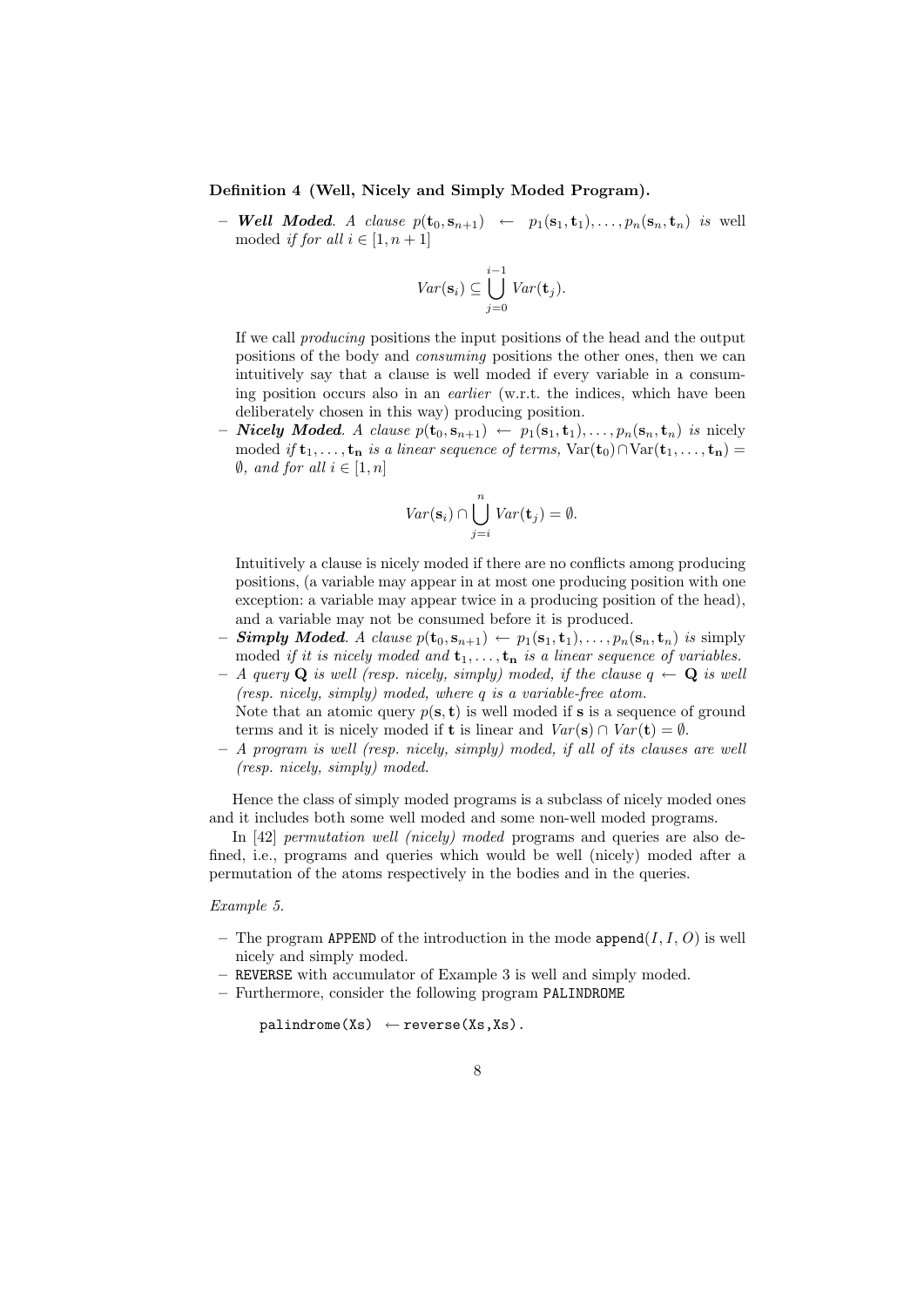in the mode palindrome( $I$ ), together with the program REVERSE with the modes  $reverse(I, O)$ . This program is well moded but not nicely moded (since Xs occurs both in an input and in an output position of the same body atom). However, since the program REVERSE is used here for checking whether a list is a palindrome, its natural modes are reverse( $I, I$ ) and reverse\_acc $(I, I, I)$ . With these modes, the program PALINDROME is both well moded and simply moded.

Most programs are simply moded (see the mini-survey at the end of [4]) and often programs that are not simply moded can naturally be transformed into simply moded ones (see [10]).

The above notions of well, nicely and simply moded are "persistent" with respect to input consuming derivations. The following lemma is a straightforward extension of [5, Lemma 30].

**Lemma 6.** In a input consuming derivation, every resolvent of a well (resp. nicely, simply) moded query and a well (resp. nicely, simply) moded clause is well (resp. nicely, simply) moded.

Notice that in the case of nicely and simply moded programs the above lemma depends on the fact that only input consuming derivations are considered. Indeed, when "normal" SLD derivations are considered persistence holds only when the leftmost selection rule is used. Otherwise, speculative bindings might destroy the property of being nicely moded.

On the other hand, for well moded programs, any SLD resolvent of a well moded query with a well moded clause is well moded ([2]).

Finally, it is worth reminding that, when considering nicely (respectively simply) moded, input consuming programs, half of the famous switching lemma still applies. The following Left-Switching Lemma that has been proven in [10].

**Lemma 7.** (Left-Switching) Let the program  $P$  and the query  $Q_0$  be nicely moded. Let  $\delta$  be a (partial) input consuming derivation of  $P \cup \{Q_0\}$  of the form

$$
\delta: Q_0 \stackrel{\theta_1}{\Longrightarrow}_{c_1} Q_1 \cdots Q_n \stackrel{\theta_{n+1}}{\Longrightarrow}_{c_{n+1}} Q_{n+1} \stackrel{\theta_{n+2}}{\Longrightarrow}_{c_{n+2}} Q_{n+2}
$$

where

- $Q_n$  is a query of the form  $\mathbf{A}, A, \mathbf{B}, B, \mathbf{C},$
- $-Q_{n+1}$  is a resolvent of  $Q_n$  and  $c_{n+1}$  w.r.t. B,
- $-Q_{n+2}$  is a resolvent of  $Q_{n+1}$  and  $c_{n+2}$  w.r.t.  $A\theta_{n+1}$ .

Then, there exist  $Q'_{n+1}$ ,  $\theta'_{n+1}$ ,  $\theta'_{n+2}$  and a derivation  $\delta'$  such that

$$
\theta_{n+1}\theta_{n+2}=\theta'_{n+1}\theta'_{n+2}
$$

and

$$
\delta': Q_0 \stackrel{\theta_1}{\Longrightarrow}_{c_1} Q_1 \cdots Q_n \stackrel{\theta'_{n+1}}{\Longrightarrow}_{c_{n+2}} Q'_{n+1} \stackrel{\theta'_{n+2}}{\Longrightarrow}_{c_{n+1}} Q_{n+2}
$$

where  $\delta'$  is input consuming and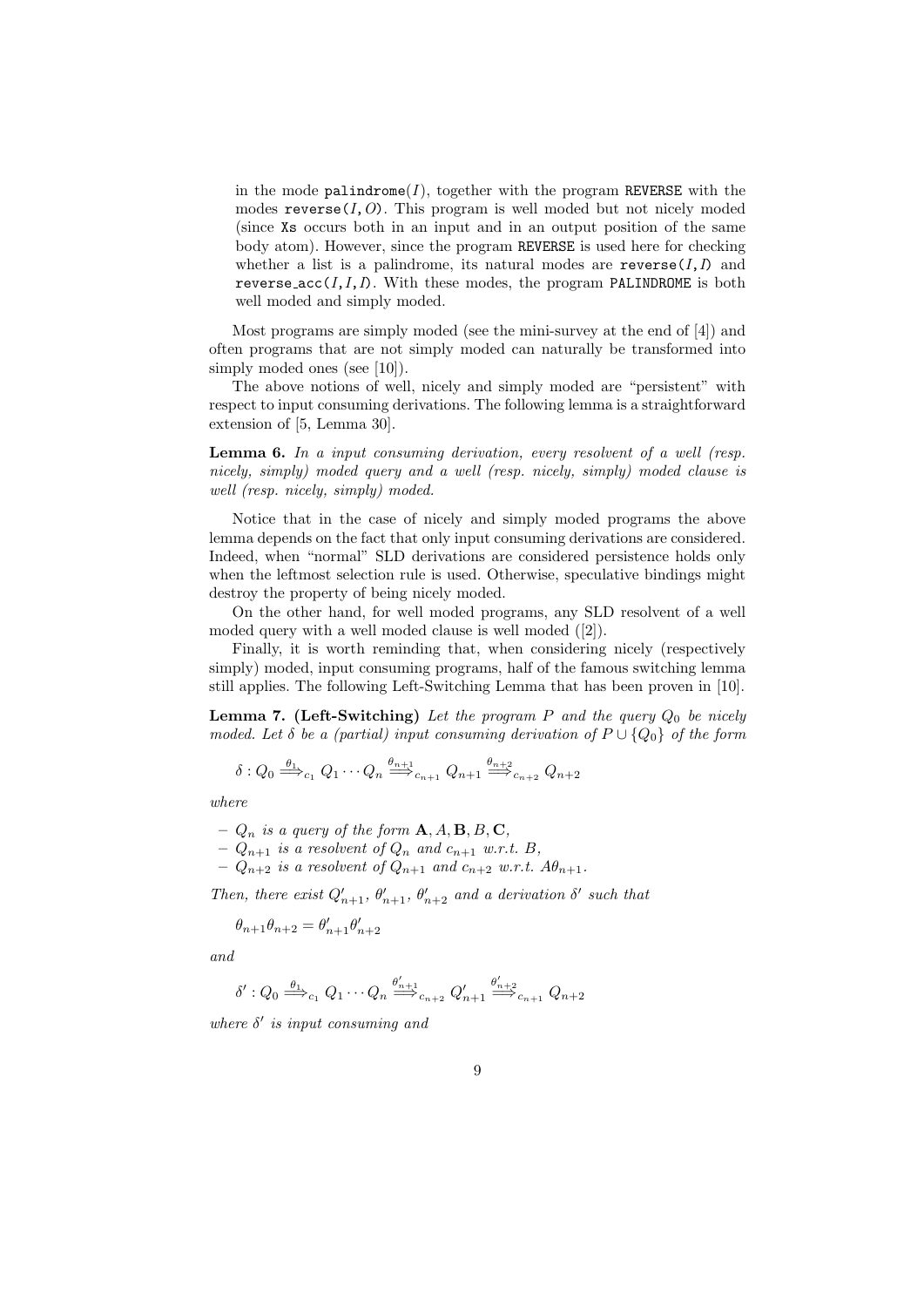$\delta$  and  $\delta'$  coincide up to the resolvent  $Q_n$ ,

 $-Q'_{n+1}$  is a resolvent of  $Q_n$  and  $c_{n+2}$  w.r.t. A,

- $-Q_{n+2}$  is a resolvent of  $Q'_{n+1}$  and  $c_{n+1}$  w.r.t.  $B\theta'_{n+1}$ ,
- $\delta$  and  $\delta'$  coincide after the resolvent  $Q_{n+2}$ .

## 2.5 The  $S$ -semantics

The aim of the S-semantics approach (see [13]) is modeling the observable behaviors for a variety of logic programming languages. The observable we consider here is the *computed answer substitutions*. The semantics is defined as follows:

 $\mathcal{S}(P) = \{ p(x_1, \ldots, x_n) \theta \mid x_1, \ldots, x_n \text{ are distinct variables and } \theta \}$  $p(x_1, \ldots, x_n) \stackrel{\theta}{\longrightarrow}_P \square$  is an SLD derivation}.

This semantics enjoys all the valuable properties of the least Herbrand model as summarized below in the following. To present the main results on the Ssemantics we need to introduce two further concepts: Let  $P$  be a program, and I be a set of atoms closed under variance.

– The immediate consequence operator for the  $S$ -semantics is defined as:

 $T_P^{\mathcal{S}}(I) = \{ H\theta \mid \exists H \leftarrow \mathbf{B} \text{ variant of a clause of } P \}$  $\exists \mathbf{C} \in I$ , renamed apart<sup>4</sup> w.r.t.  $H, \mathbf{B}$  $\theta = \text{mau}(\mathbf{B}, \mathbf{C})$ .

- I is called an S-model of P if  $T_P^{\mathcal{S}}(I) \subseteq I$ .

Falaschi et al. [25] showed that  $T_P^{\mathcal{S}}$  is continuous on the lattice of term interpretations, that is sets of possibly non-ground atoms, with the subset-ordering. Powers of the operator  $T_P^{\mathcal{S}}$  are defined in the standard way as follows:  $T_P^{\mathcal{S}} \uparrow 0(I) = I$ ,  $T_P^{\mathcal{S}} \uparrow (i+1)(I) = T_P^{\mathcal{S}}(T_P^{\mathcal{S}} \uparrow i(I)),$  and  $T_P^{\mathcal{S}} \uparrow \omega(I) = \bigcup_{i=0}^{\infty} T_P^{\mathcal{S}} \uparrow i(I).$  We abbreviate  $T_P^{\mathcal{S}} \uparrow \omega(\emptyset)$  to  $T_P^{\mathcal{S}} \uparrow \omega$ . In [25] they proved the following:

 $- S(P) =$  least S-model of  $P = T_P^S \uparrow \omega$ .

Therefore, the S-semantics enjoys a declarative interpretation and a bottomup construction, just like the Herbrand one. In addition, we have that the  $S$ semantics reflects the observable behavior in terms of computed answer substitutions, as shown by the following well-known result.

**Theorem 8 ([25]).** Let P be a program,  $\bf{A}$  be a query. The following statements are equivalent.

<sup>&</sup>lt;sup>4</sup> Here and in the sequel, when we write " $C \in I$ , renamed apart w.r.t. some expression  $e^v$ , we naturally mean that I contains the atoms  $C'_1, \ldots, C'_n$ , and that **C** is a renaming of  $C'_1, \ldots, C'_n$  such that **C** shares no variable with e and that two distinct atoms of C share no variables with each other.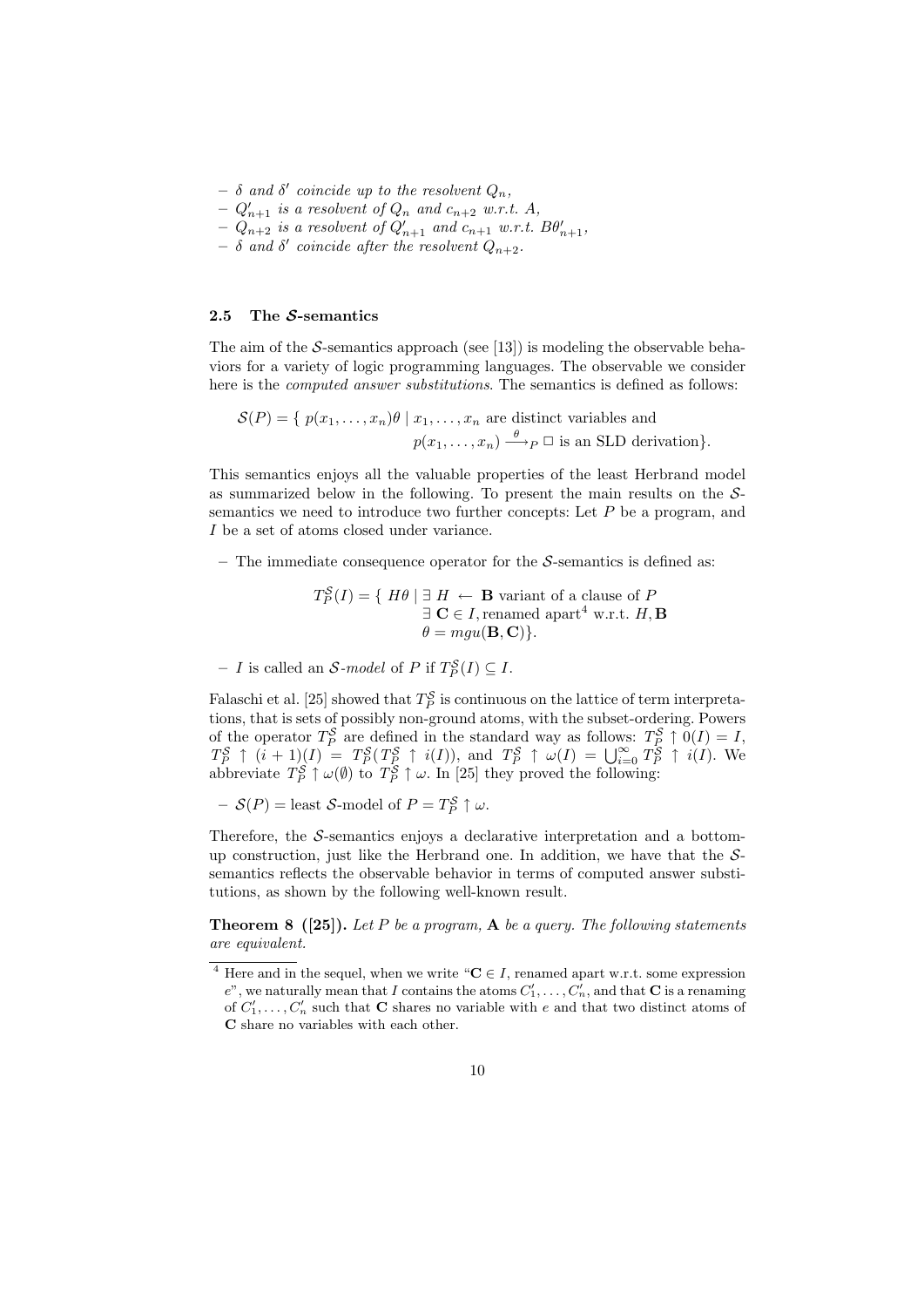$-$  There exists an SLD derivation  ${\bf A} {\stackrel{\vartheta}{\longrightarrow}}_P \Box$ , - There exists  $\mathbf{A}' \in \mathcal{S}(P)$  (renamed apart w.r.t.  $\mathbf{A}$ ), such that  $\sigma = mgu(\mathbf{A}, \mathbf{A}'),$ 

where  $\mathbf{A}\sigma \approx \mathbf{A}\vartheta$ .

Example 9. Let us see this semantics applied to the programs APPEND and REVERSE so far encountered.

$$
- S(\text{APPEND}) = \{ \text{append}([\texttt{J}, \texttt{X}, \texttt{X}), \\ \text{append}([\texttt{X1}], \texttt{X}, [\texttt{X1}|\texttt{X}]), \\ \text{append}([\texttt{X1}, \texttt{X2}], \texttt{X}, [\texttt{X1}, \texttt{X2}|\texttt{X}]), \dots \}.
$$

$$
- S(\text{REVERSE}) = \{ \text{reverse}([\texttt{I}, \texttt{I}]), \\ \text{reverse}([\texttt{X1}], [\texttt{X1}]), \\ \text{reverse}([\texttt{X1}, \texttt{X2}], [\texttt{X2}, \texttt{X1}]), \\ \text{reverse}(\texttt{X1}, \texttt{X2}], [\texttt{X1}|\texttt{X}]), \\ \text{reverse}(\texttt{X1}, \texttt{X}, [\texttt{X1}|\texttt{X}]), \\ \text{reverse}(\texttt{X1}, \texttt{X2}], \texttt{X}, [\texttt{X2}, \texttt{X1}|\texttt{X}]), \dots \}.
$$

#### 2.6 Semantics of Input Consuming Programs

In Sections 3 and 4 we present two semantics for input consuming programs which are related to  $S$ -semantics. To define such semantics, the observables we focus on are the computed answer substitutions. First, we consider a semantics given by the computed answer substitutions of successful derivations. This corresponds to the  $S$ -semantics of logic programming [13] when restricted to a particular set of queries. Given a program  $P$  and a set of queries  $C$ , this semantics can be defined formally as

 $\mathcal{O}_s^{ic}(P,C) = {\bf{A}}\theta \mid {\bf{A}} \in C$  and there exists an ic-derivation  ${\bf{A}} \stackrel{\theta}{\longrightarrow}_P \Box$ .

While this semantics appears very natural, it can be unsuitable for modelling the reactive nature of input consuming programs. In fact, as we mentioned in the introduction, input consuming derivations can be used to model dynamic scheduling and parallelism, and in this context it is very important to model the results of partial computations. Indeed, the standard semantics for concurrent logic languages such as ccp [39, 22] and GHC [44] often capture such intermediate results, or in any case, also the results of non-successful computations [16]. In fact, the (partial) result of a computation may trigger another computation by instantiating sufficiently the input positions of another atom so that it becomes resolvable. Because of this, when one wants to characterize for instance termination, the adoption of a semantics which is able to model intermediate results becomes essential, as shown in Section 5. Thus we also consider a semantics capturing the results of partial input consuming derivations. Given a program  $P$  and a set of queries  $C$ , this semantics can be defined formally as

 $\mathcal{O}_p^{ic}(P,C) = {\bf{A}}\theta \mid {\bf{A}} \in C$  and there exists an ic-derivation  ${\bf{A}} \stackrel{\theta}{\longrightarrow}_P {\bf{B}}$ .

where  $\bf{B}$  is any query.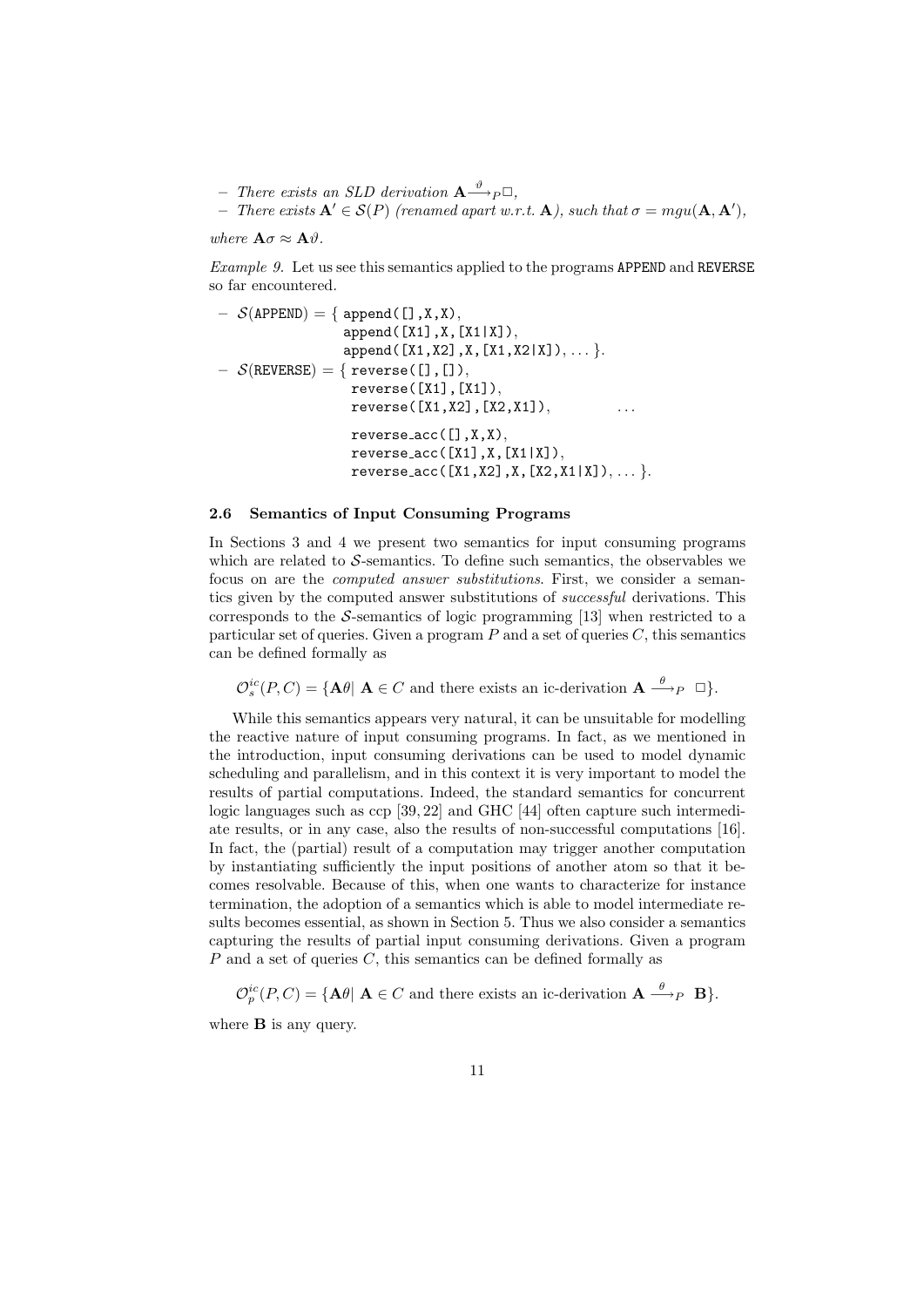## 3 Semantics of Well Moded Input Consuming Programs

To characterize our two semantics for ic-programs, we start from the simplest case: when one is interested only in the successful derivations. Then – if one does not restrict to ic-derivations – the observables (given by successful derivations) can be captured by the  $S$ -semantics of classical logic programs.

In this section we show that the standard  $S$ -semantics is compositional and correct also for input consuming programs, provided that the programs are well and nicely moded and that only nicely moded queries are considered. The results reported in this section are proved in [9].

**Proposition 10.** Let P be a well and nicely moded program, A be a nicely moded atomic query. The following statements are equivalent:

- (i) there exists an input consuming derivation  $A \xrightarrow{\vartheta} P \Box$ ,
- (ii) there exists  $A' \in \mathcal{S}(P)$  (renamed apart w.r.t. A), and  $\sigma = mgu(A, A')$  such that  $In(A)\sigma \approx In(A)$ ,

where  $A\sigma \approx A\vartheta$ .

To extend Proposition 10 to arbitrary (non-atomic) queries we need the following definition.

**Definition 11.** Let  $A = p_1(s_1, t_1), \ldots, p_n(s_n, t_n)$  be a query. We define

$$
VIn^*(\mathbf{A}) := \bigcup_{i=1}^n \{x \mid x \in Var(\mathbf{s}_i) \text{ and } x \notin \bigcup_{j=1}^{i-1} Var(\mathbf{t}_j)\}.
$$

 $VIn<sup>*</sup>(**A**)$  denotes the set of variables occurring in an input position of an atom of A but not occurring in an output position of an earlier atom. Note that if A is well moded then  $VIn^*(\mathbf{A}) = \emptyset$ .

**Theorem 12.** Let P be a well and nicely moded program,  $\bf{A}$  be a nicely moded query and NM be the class of nicely moded queries. The following statements are equivalent:

- (i) there exists  $\mathbf{A}\theta \in \mathcal{O}_s^{ic}(P, NM)$ ,
- (ii) there exists  $\mathbf{A}' \in \mathcal{S}(P)$  (renamed apart w.r.t.  $\mathbf{A}$ ), and  $\sigma = mgu(\mathbf{A}, \mathbf{A}')$  such that  $\mathbf{A}\sigma_{|VIn^*(\mathbf{A})} \approx \mathbf{A},$

where  $\mathbf{A}\sigma \approx \mathbf{A}\vartheta$ .

The condition  $\mathbf{A}\sigma_{|VIn^*(\mathbf{A})}\approx \mathbf{A}$  above says that the substitution  $\sigma$  just renames the variables occurring in an input position of  $\bf{A}$  but not occurring in an output position of an earlier atom. In case of an atomic query  $A := A$ , we might substitute this condition with the somewhat more attractive condition  $In(A)\sigma \approx$  $In(A)$  of Proposition 10.

Theorem 12 shows thus that  $S(P)$  is *compositional* and *correct* for input consuming programs, provided that programs are well and nicely moded and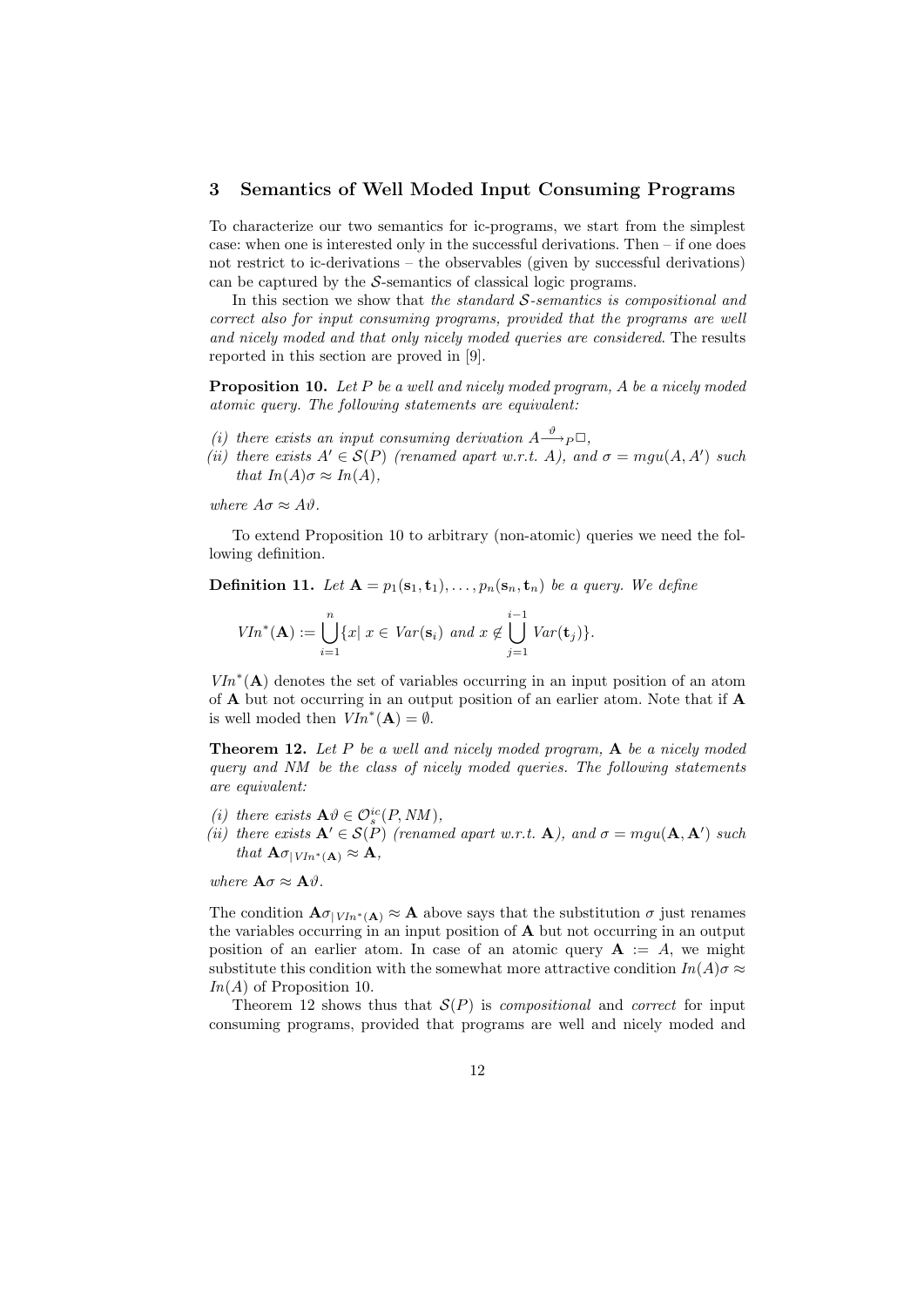that queries are nicely moded. In other words, given the restrictions on programs and queries, the  $S$ -semantics is correct with respect to the observables given by the computed answer substitutions of successful ic-derivations.

Example 13. Consider the program APPEND of the introduction with the mode append(I,I,O).  $S$ (APPEND), reported in Example 9, allows us to draw a number of conclusions:

- $-$  append( $[X,b]$ ,  $Y$ ,  $Z$ ) has an input consuming successful derivation. In particular, it has an input consuming derivation with c.a.s.  $\{Z/[\mathbf{X}, \mathbf{b}|\mathbf{Y}]\}.$ This can be derived by just looking at  $\mathcal{S}(APPEND)$ , from the fact that  $A =$ append( $[X1, X2]$ ,X3, $[X1, X2|X3]$ )  $\in \mathcal{S}(P)$  and that append( $[X, b]$ ,Y,Z) is - in its input positions - an instance of A.
- $append(Y, [X, b], Z)$  has no input consuming successful derivations. This is because there is no  $A \in \mathcal{S}(P)$  such that append $(Y, [X, b], Z)$  is an instance of A in the input positions.
- Observe that the query  $append(Y, [X, b], Z)$  has infinitely many successful SLD derivations and no failures. Therefore it does not fail also when we consider ic-derivations. Since, as noted above, the query has no input consuming successful derivations, this implies that – in presence of input consuming derivations – append(Y, [X,b],Z) will eventually either deadlock or run into an infinite derivation.

The previous results hold also in case the programs are permutation well and nicely moded and queries are *permutation nicely moded* [42].

While in the context of SLD (not input consuming) derivations the  $S$ -semantics is also fully abstract, when considering input consuming program this is not so. Consider the following two trivial programs:

P1 = { c1: p(X). c2: p(a). } P2 = { p(X). }

In both programs the mode is  $p(I)$ . These two programs, despite being different, yield exactly the same computed answer substitutions for all queries when icderivations are considered. In fact the extra clause c2 in P1 can resolve an atom A only if A contains the term a in its input position, but in this case c2 behaves exactly as c1 does<sup>5</sup>. Nevertheless, the  $S(P1) = {p(X), p(a)} \neq {p(X)} = S(P2)$ , demonstrating that the S-semantics is not fully abstract when considering icderivations. In the next section we present a more complex semantics, which is also fully abstract for ic-derivations.

<sup>&</sup>lt;sup>5</sup> The only observable difference between P1 and P2 lies in the *multiplicity* of the answers: the query  $q(a)$  succeeds twice in P1 and only once in P2, but answer multiplicity is not an observable we consider here.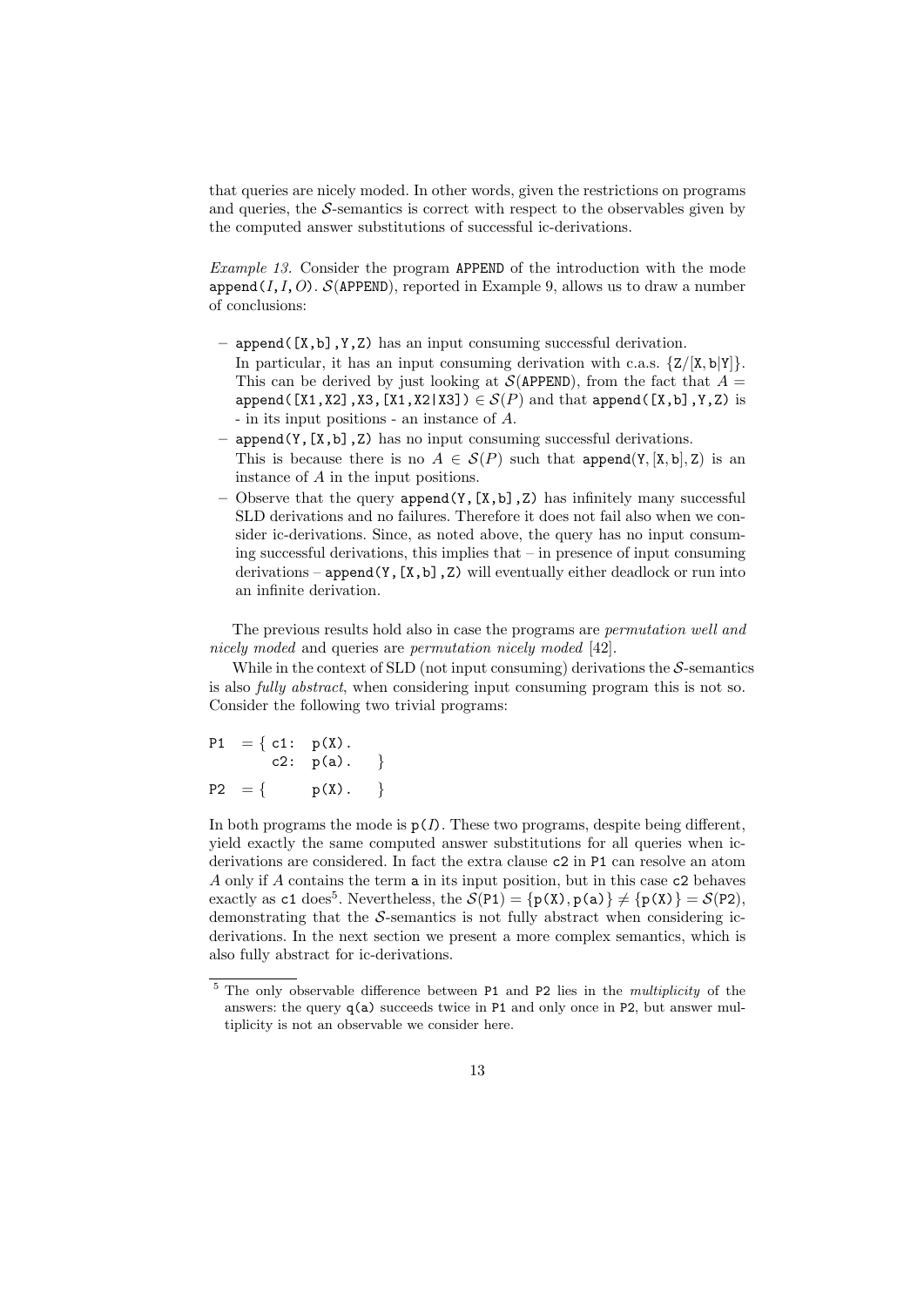# 4 Semantics of Simply Moded Input Consuming Programs

The semantics presented in the previous section applies only when we are interested in the computed answer substitutions of successful derivations. As we discussed before, there are many situations in which we also want to model the (intermediate) results of partial derivations. For instance, this will be the case when  $-$  in the next section  $-$  we study the termination of input consuming programs.

In this section we define a somewhat more complex denotational semantics which has the advantage of modelling the observables given by both successful and partial derivations in a rather symmetric way. The two semantics we are going to introduce are compositional, correct and fully abstract with respect to the operational semantics of input consuming simply moded programs and queries, i.e.,  $\mathcal{O}_s^{ic}(P, SM)$  and  $\mathcal{O}_p^{ic}(P, SM)$ , where SM is the class of simply moded queries. As in the standard  $S$ -semantics, this is a denotational semantics that can be built by means of a bottom-up construction.

#### 4.1 Simply Local Substitutions and Simply Local Models

When input consuming derivations are applied to simply moded programs and queries, important properties follow from the way clauses become instantiated along the derivations. The notion of simply local substitution is introduced in [12] to reflect this instantiation mechanism. A clause  $c = H \leftarrow B_1, \ldots, B_n$  becomes instantiated by its "caller" (the atom that is resolved using  $c$ ) and its "callees" (the clauses used to resolve the body atoms of  $c$ ). Thus, a simply local substitution is defined as the composition of several substitutions,  $\sigma_0, \sigma_1, \ldots, \sigma_n$ , one for each atom in the given clause, such that  $\sigma_0$  binds the input variables of the head of the clause, and each  $\sigma_i$  (i > 0) creates a binding from the output variables to input terms of  $B_i \sigma_0, \ldots, \sigma_{i-1}$ .

Definition 14 (Simply Local Substitution). Let  $\theta$  be a substitution. We say that  $\theta$  is simply local w.r.t. the clause  $H \leftarrow B_1, \ldots, B_n$  if there exist substitutions  $\sigma_0, \sigma_1 \ldots, \sigma_n$  and disjoint sets of fresh (w.r.t. c) variables  $v_0, v_1, \ldots, v_n$ such that  $\theta = \sigma_0 \sigma_1 \cdots \sigma_n$  where

 $– Dom(\sigma_0) \subseteq Var(In(H))$  and  $Ran(\sigma_0) \subseteq v_0$ ,  $−$  for  $i \in [1..n],$  $Dom(\sigma_i) \subseteq Var(Out(B_i))$  and  $Ran(\sigma_i) \subseteq Var(In(B_i)\sigma_0\sigma_1\cdots\sigma_{i-1}) \cup v_i.$ 

The substitution  $\theta$  is simply local w.r.t. a query **B** if  $\theta$  is simply local w.r.t. the clause  $q \leftarrow \mathbf{B}$  where q is any variable-free atom.

Example 15. Consider the program APPEND together with the mode append( $I, I, O$ ) and its recursive clause

c : append( $[H|Xs]$ , Ys,  $[H|Zs]$ )  $\leftarrow$  append(Xs, Ys, Zs).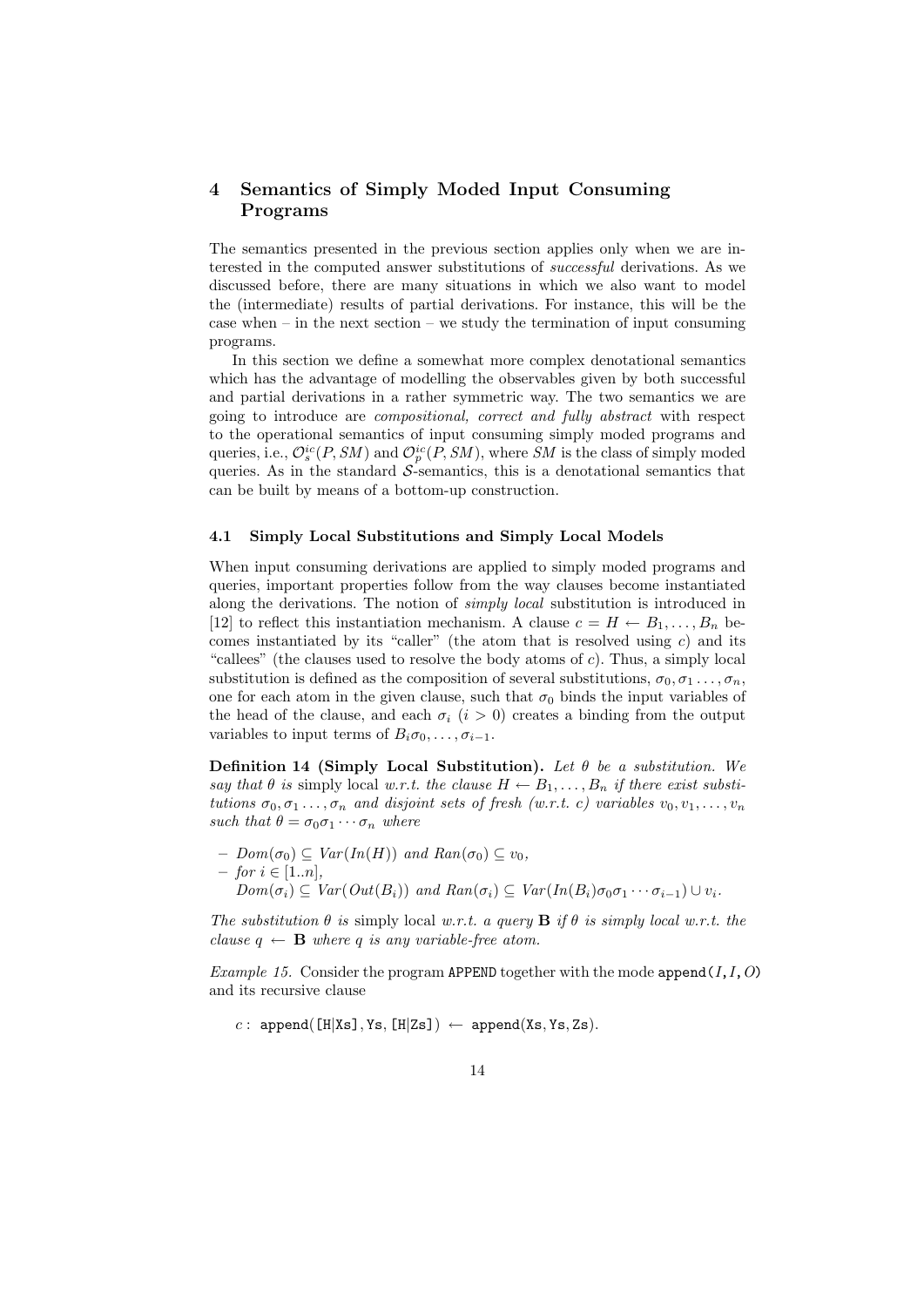The substitution  $\theta = \{Xs/[1, Ys/W, Zs/W\}$  is simply local w.r.t. c. In fact  $\theta =$  $\sigma_0\sigma_1$  where  $\sigma_0 = {\{Xs/[1, Ys/W\}}$  and  $\sigma_1 = {\{Zs/W\}}$ . Consider now the query

 $Q:$  append([a, X, c], Ys, Zs), append(Zs, [b], Ls).

The substitution  $\theta = \{Zs/[\mathbf{a}, \mathbf{X}, \mathbf{c} | \mathbf{Ys}]\}$  is simply local w.r.t. Q. In fact  $\theta = \sigma_1 \sigma_2$ where  $\sigma_1 = \{Zs/[\mathbf{a}, \mathbf{X}, \mathbf{c} | \mathbf{Ys}]\}\$ and  $\sigma_2$  is the empty substitution.

The denotational semantics we are about to define is based on a restricted notion of model. Here and in the sequel interpretations are sets of moded atoms closed under variance.

Definition 16 (Simply Local Model). Let M be a set of moded atoms. We say that M is a simply local model of a clause  $c: H \leftarrow B_1, \ldots, B_n$  if for every substitution  $\theta$  simply local w.r.t. c,

$$
if B_1\theta, \dots, B_n\theta \in M \text{ then } H\theta \in M. \tag{1}
$$

M is a simply local model of a program  $P$  if it is a simply local model of each clause of it.

Clearly a simply local model is not necessarily a model in the classical sense, since the substitution  $\theta$  in (1) is required to be simply local. For example, given the program  $\{q(1), p(X) \leftarrow q(X)\}$  with modes  $q(I), p(O)$ , a model must contain the atom  $p(1)$ , whereas a simply local model does not necessarily contain  $p(1)$ , since  $\{X/1\}$  is not simply local w.r.t.  $p(X) \leftarrow q(X)$ .

A minimal simply local model exists and it is bottom-up computable by applying the following operator [12].

Definition 17. Given a program P and a set of moded atoms I, we define

$$
T_P^{SL}(I) = I \cup \{H\theta \mid \exists c : H \leftarrow \mathbf{B} \text{ variant of a clause of } P, \theta \text{ is simply local } w.r.t. \text{ } c,
$$

$$
\mathbf{B}\theta \in I \}
$$

 $T_P^{SL}$  is monotonic and continuous on the lattice where sets of moded atoms are ordered by set inclusion.

In the following we denote by  $SM_P$  the set of all simply moded atoms of the extended Herbrand universe of  $P$ . In [12] it is proven that if  $P$  is simply moded and  $I \subseteq SM_P$  then

$$
T_P^{SL} \uparrow \omega(I)
$$
 is the least simply local model of P containing I (2)

This allows us to define our models.

**Definition 18.** Let  $P$  be a program. We define

 $- M_{P_{\text{S}}}}^{SL}$  is the least simply local model of P,

 $- P M_P^{SL}$  is the least simply local model of P containing SM<sub>P</sub>.

The existence of these models is guaranteed by  $(2)$ , in fact  $(2)$  also shows how to construct them, as it implies that

$$
M_P^{SL} = T_P^{SL} \uparrow \omega(\emptyset), \text{ and } PM_P^{SL} = T_P^{SL} \uparrow \omega(SM_P) \tag{3}
$$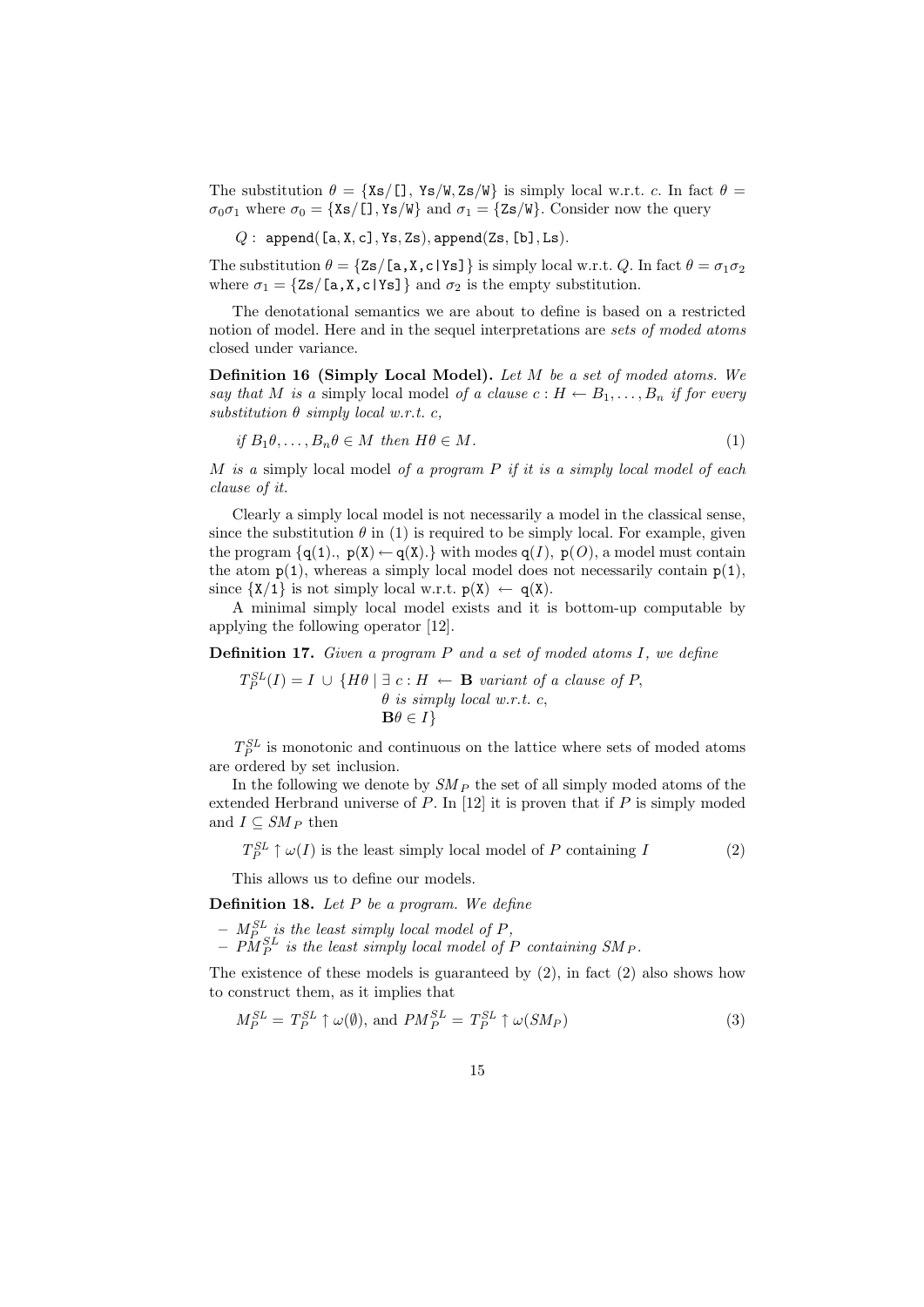#### 4.2 Relation among Denotational and Operational Semantics

To relate the  $M_P^{SL}$  and  $PM_P^{SL}$  to  $\mathcal{O}_s^{ic}(P,SM)$  and  $\mathcal{O}_p^{ic}(P,SM)$  we need to relate  $T_P^{SL}$  to the results of input consuming derivations; this is achieved in the following lemma, proved in [12].

**Lemma 19.** Let the program P and the query A be simply moded and  $I \subseteq SM_P$ be a set of moded atoms. The following statements are equivalent:

- (i) there exists an input consuming derivation  $\mathbf{A} \stackrel{\vartheta}{\longrightarrow}_P \mathbf{C}$  with  $\mathbf{C} \subseteq I$ ,
- (ii) there exists a substitution  $\theta$  simply local w.r.t. **A**, such that  $\mathbf{A}\theta \subseteq T_P^{SL} \uparrow$  $\omega(I),$

where  $\mathbf{A}\vartheta \approx \mathbf{A}\theta$ .

We can now prove that  $M_P^{SL}$  and  $PM_P^{SL}$  fully characterize the semantics of icderivations for simply moded programs and queries, namely they are equal to  $\mathcal{O}_s^{ic}(P,SM)$  and  $\mathcal{O}_p^{ic}(P,SM)$ , respectively.

**Theorem 20.** Let  $P$  be simply moded. Then

(i)  $M_P^{SL} = \mathcal{O}_s^{ic}(P, SM)$ . (ii)  $PM_P^{SL} = \mathcal{O}_p^{ic}(P, SM)$ .

Proof. Immediate by (3), Lemma 19 and the definitions of  $\mathcal{O}_s^{ic}(P,SM)$  and  $\mathcal{O}_p^{ic}(P,SM)$ .

An example follows.

Example 21. Let us consider again the program APPEND.

1. First let us consider its successful ic-derivations. Hence we have to build  $M_{\tt APPEND}^{SL}$ 

$$
M_{\texttt{APPEND}}^{SL} = \{ \texttt{append}(\llbracket t_1, \ldots, t_n \rrbracket, s, \llbracket t_1, \ldots, t_n \rrbracket s \rrbracket) \mid n \in [0..\infty], \\ \text{and } t_1, \ldots, t_n, s \text{ are any terms} \}.
$$

Notice that this model is different from  $\mathcal{S}(APPEND)$ , reported in Example 9. We are going to relate  $S(P)$  and  $M_P^{SL}$  later in this section.

2. Now let us consider the results of *partial* derivations. Recall that  $PM_{\text{APPEND}}^{SL}$ is obtained by repeatedly applying  $T_P^{SL}$  to each simply moded atom. Simply moded atoms are append $(s, t, x)$  where s and t are arbitrary terms but x is a variable not occurring in  $s$  or in  $t$ . We obtain

$$
PM_{\texttt{APPEND}}^{SL} = M_{\texttt{APPEND}}^{SL}
$$
  
\n
$$
\cup \{ \texttt{append}(s, t, x) \mid x \text{ is a fresh variable } \}
$$
  
\n
$$
\cup \{ \texttt{append}(\texttt{[}t_1, \ldots, t_m | s], t, \texttt{[}t_1, \ldots, t_m | x]) \mid x \text{ is a fresh variable } \}
$$

where  $s, t, t_1, \ldots, t_m$  are arbitrary terms. Consider now the query append( $[a, b, c|X]$ , Y, Z). It is straightforward to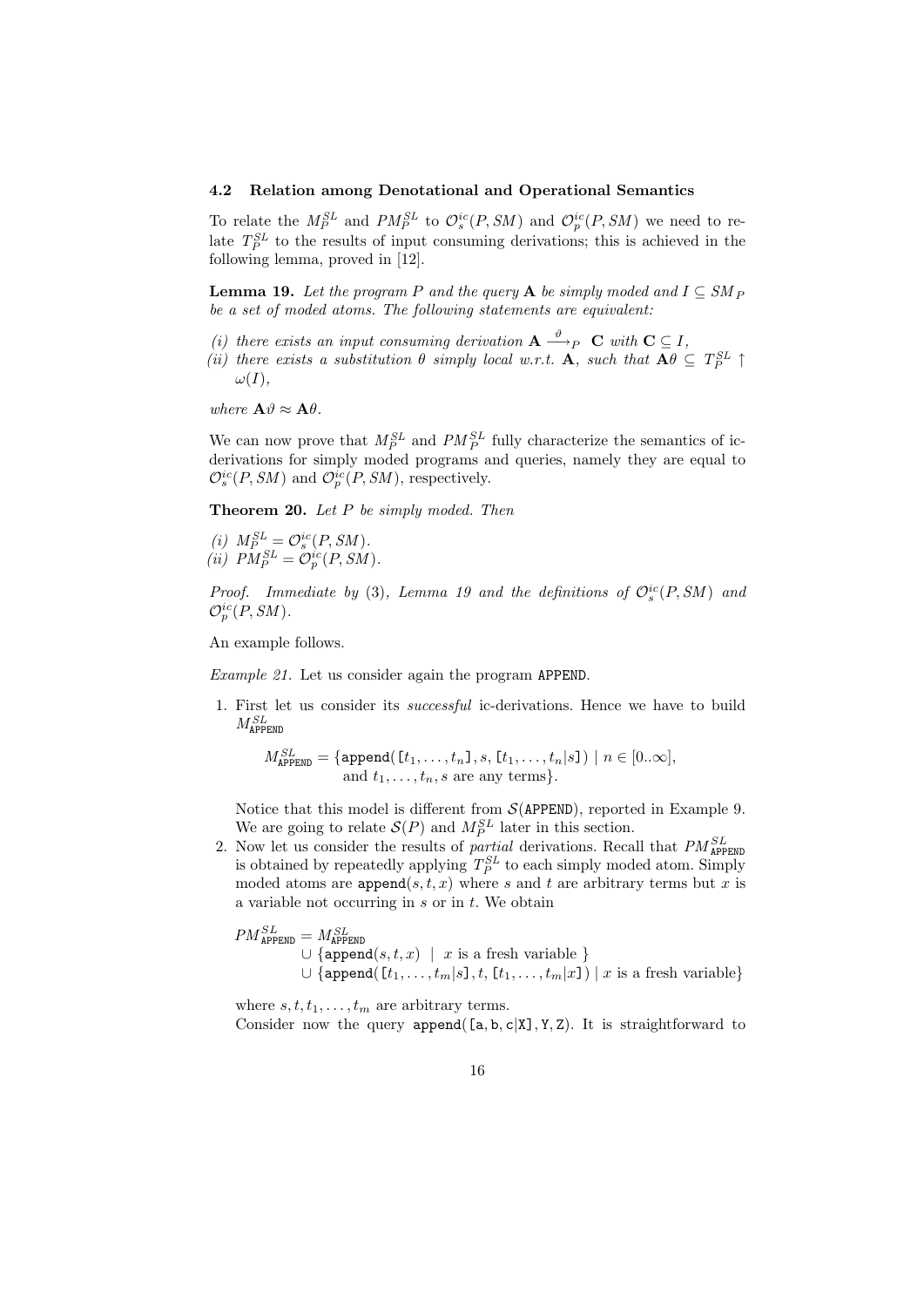check that the substitution  $\theta = \{Z/[\mathsf{a}, \mathsf{b}|Z']\}$  is simply local w.r.t. it, and that  $append([a, b, c|X], Y, Z)\theta \in PM_{APPEND}^{SL}$ . Therefore, by using Theorem 20, we can conclude that there exists a partial derivation starting in append( $[a, b, c|X]$ , Y, Z), with computed answer  $\theta$ . Following the same reasoning, one can also conclude that the query has a partial derivation with computed answer  $\theta'$  =  ${Z/[a|Z']}.$ 

## 4.3 Relation between  $S$ -semantics and Denotational Semantics for IC-programs

In this section we compare the denotational semantics  $M_P^{SL}$  with the S-semantics  $S(P)$  of simply moded programs.

First, we need a new definition: let  $I$  be a set of moded atoms, the *input* closure of I is defined as:

$$
InCl(I) = \{A\theta \mid A \in I \text{ and } Var(A) \cap Var(\theta) \subseteq Var(In(A))\}
$$

So the input closure of an atom is obtained by instantiating its input positions in all possible ways, provided that no new links are created between the input and the output positions.

**Theorem 22.** Let  $P$  be a well and simply moded program, then

 $M_P^{\text{SL}} = InCl(\mathcal{S}(P))$ 

Proof. First observe that the class of simply moded programs is contained in the class of nicely moded programs, hence Theorem 12 is applicable also when we consider well and simply moded programs and simply moded queries.

 $-M_P^{SL} \subseteq InCl(\mathcal{S}(P))$ . Let A be simply moded and assume  $A\vartheta \in M_P^{SL}$ . Then, by Theorem 20,  $A\vartheta \in \mathcal{O}_s^{ic}(P,SM)$ . By Theorem 12 there exists  $A' \in \mathcal{S}(P)$ (renamed apart w.r.t. A), and  $\sigma = mgu(A, A')$  such that  $In(A)\sigma \approx In(A)$  and  $A\sigma \approx A\vartheta$ . Since A is simply moded, we can choose  $\sigma$  such that  $Dom(\sigma) \cap$  $Var(A') \subseteq Var(In(A'))$ . Therefore  $A\vartheta \approx A\sigma = A'\sigma \in InCl(\mathcal{S}(P)).$ 

 $-M_P^{SL} \supseteq InCl(\mathcal{S}(P))$ . Let  $A\theta \in InCl(\mathcal{S}(P))$  and  $A = p(\mathbf{s}, \mathbf{t}) \in \mathcal{S}(P)$ . There exist a simply moded atom  $A' = p(\mathbf{s}', \mathbf{z})$ , renamed apart w.r.t. A, and a substitution  $\sigma$  such that  $\sigma = mgu(A, A'), In(A')\sigma = In(A')$  and  $A'\sigma = A\sigma \approx A\theta$ . By Theorem 12 there exists  $\vartheta$  such that  $A'\vartheta \in \mathcal{O}_s^{ic}(P,SM)$  and  $A'\vartheta \approx A'\sigma \approx A\theta$ . Hence, by Theorem 20,  $A\theta \in M_P^{SL}$ .

# 5 Semantic-Based Verification of Termination

There have been only few proposals which tackled the specific problem of verifying the termination of logic programs with dynamic scheduling, namely by Apt and Luitjes [5], Marchiori and Teusink [30] and Smaus. Input consuming derivations were indeed introduced by Smaus in [40] to simplify the study of program properties which depend on selection rules and in [41] he started to study in particular the problem of termination of input consuming derivations.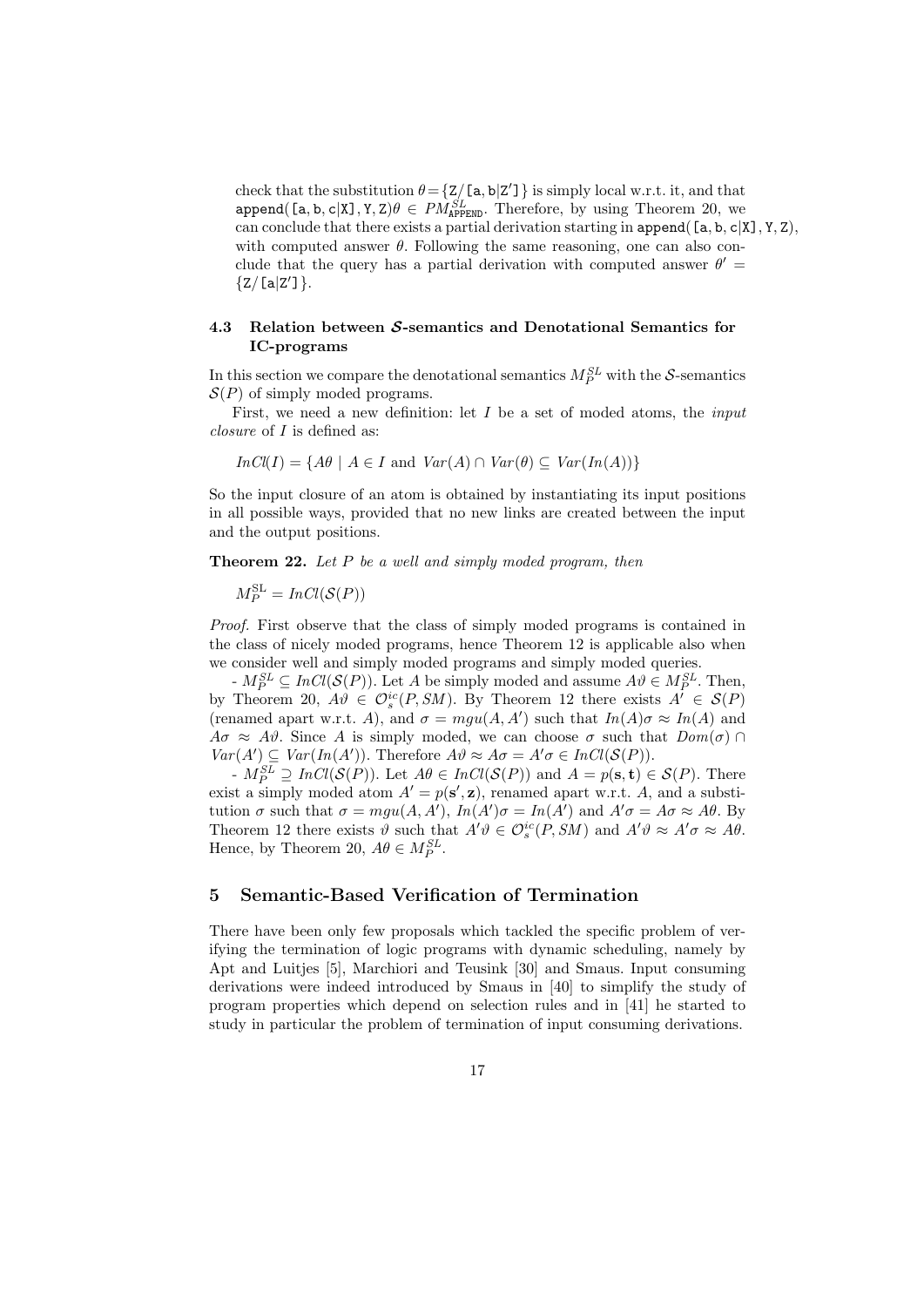In [10] and [12] we study two classes of programs terminating with respect to input consuming derivations and well-formed queries. The two classes differ in various aspects. First of all, two different classes of well-formed queries are considered: nicely moded queries in [10], simply moded queries in [12]. To give an uniform presentation, in [12] we consider a parametric class of programs in which all input consuming derivations terminate. The parameter is a given class C of queries.

Definition 23 (Input Termination w.r.t. a class  $C$  of queries). Let  $C$  be a class of queries. A program is called input terminating with respect to  $C$  if all its input consuming derivations started in a query in C are finite.

The second difference among the two classes of terminating programs in [10] and [12] is in the termination proof techniques. The first class follows the style of [3, 8] and it uses a simple (syntactic) termination condition, but it is also a rather restrictive class. The second class follows the style of [6, 7], that is based on a more complex model theoretic approach, and it uses the semantics introduced in Section 4; this is a significantly larger class of programs.

Let us consider first the more restrictive and simple class introduced in [10]: The class of nicely moded quasi recurrent programs. Its definition is based on the notion of well moded level mapping, first introduced in [21]. Here we use well moded level mappings extended to all the terms on  $\mathcal{B}_P^{\mathcal{E}}$  as in [10].  $\mathcal{B}_P^{\mathcal{E}}$ , the extended Herbrand base of  $P$ , is the set of equivalence classes of all (possibly non-ground) atoms, modulo renaming, whose predicate symbols appear in P.

Definition 24 (Moded Level Mapping). Let P be a program and  $\mathcal{B}_P^{\mathcal{E}}$  be the extended Herbrand base for the language associated with  $P$ . A function  $||$  is a moded level mapping for  $P$  if:

- $-$  it is a function  $||: \mathcal{B}_P^{\mathcal{E}} \to \mathbf{N}$  from atoms to natural numbers;
- $-$  for any **t** and **u**,  $|p(\mathbf{s}, \mathbf{t})| = |p(\mathbf{s}, \mathbf{u})|$ .

For  $A \in \mathcal{B}_P^{\mathcal{E}}$ , |A| is the level of A.

Definition 25 (Quasi Recurrency). Let  $P$  be a program.

 $- A$  clause of P is called quasi recurrent with respect to a moded level mapping | | if for every instance  $H \leftarrow A, B, C$  of it,

if  $Rel(H) \simeq Rel(B)$  then  $|H| > |B|^6$ .

– P is called quasi recurrent with respect to  $|\cdot|$  if all its clauses are. P is called quasi recurrent if it is quasi recurrent with respect to some moded level mapping  $| | : \mathcal{B}_P^{\mathcal{E}} \to \mathbf{N}$ .

**Theorem 26.** Let P be a nicely moded program. If P is quasi recurrent then P is input terminating with respect to the class of nicely moded queries.

<sup>&</sup>lt;sup>6</sup> Given two predicate symbols defined in a program P we denote by  $p \simeq q$  the fact that the definitions of the two predicates are mutually recursive.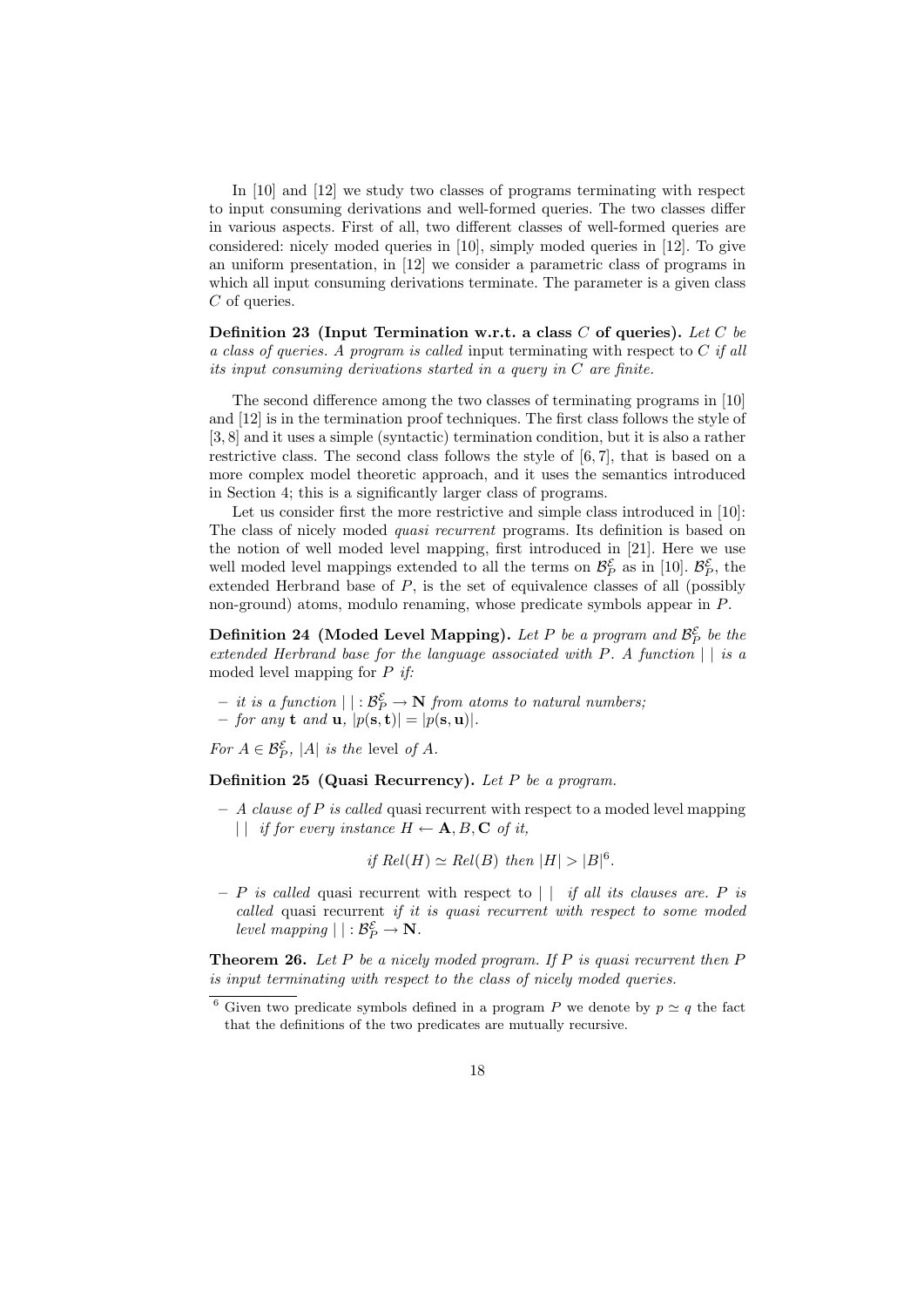The proof of this theorem can be found in [10].

Thus, the quasi recurrent condition is a sufficient condition for input termination of nicely moded programs and nicely moded queries. But it is not a necessary condition: there are nicely moded programs input terminating on all nicely moded queries which are not quasi recurrent as shown by the following simple example taken from [10].

Example 27. Consider the following program with moding  $p(I, 0)$ .

$$
p(X,a) \leftarrow p(X,b).
$$

$$
p(X,b).
$$

This program is clearly input terminating, however it is not quasi recurrent. For the first clause to be quasi recurrent it would have to be the case that  $|p(X, a)| > |p(X, b)|$ , for some moded level mapping | |. On the other hand, since  $p(X, a)$  and  $p(X, b)$  differ only for the terms filling in their output positions, by definition of moded level mapping,  $|p(X, a)| = |p(X, b)|$ . Hence, we have a contradiction.

A full characterization can be obtained only by further restricting the class of programs, passing from nicely moded to simply moded and input-recursive programs.

#### Definition 28 (Input-Recursive Program). Let P be a program.

– A clause  $H \leftarrow A, B, C$  of P is called input-recursive if

if 
$$
Rel(H) \simeq Rel(B)
$$
 then  $Var(In(B)) \subseteq Var(In(H))$ .

 $-$  A program  $P$  is called input-recursive if all its clauses are.

Input-recursive is a syntactic condition on a clause requiring that the set of variables occurring in the arguments filling in the input positions of each recursive call in the clause body is a subset of the set of variables occurring in the arguments filling in the input positions of the clause head. The class of inputrecursive programs has strong similarities with the class of primitive recursive functions and recurrent logic programs. It does not include programs whose termination depend on the so-called *inter-argument relations* such as quicksort.

Quasi recurrency fully characterizes input termination of simply moded and input-recursive programs with respect to nicely moded queries.

**Theorem 29.** Let  $P$  be a simply moded and input-recursive program.  $P$  is quasi recurrent if and only if  $P$  is input terminating with respect to the class of nicely moded queries.

The proof of this theorem can be found in [10].

To consider a larger class of input terminating programs we can follow the same approach pursued by Apt and Pedreschi in defining acceptable programs and use a model to capture the inter-argument relations between the atoms in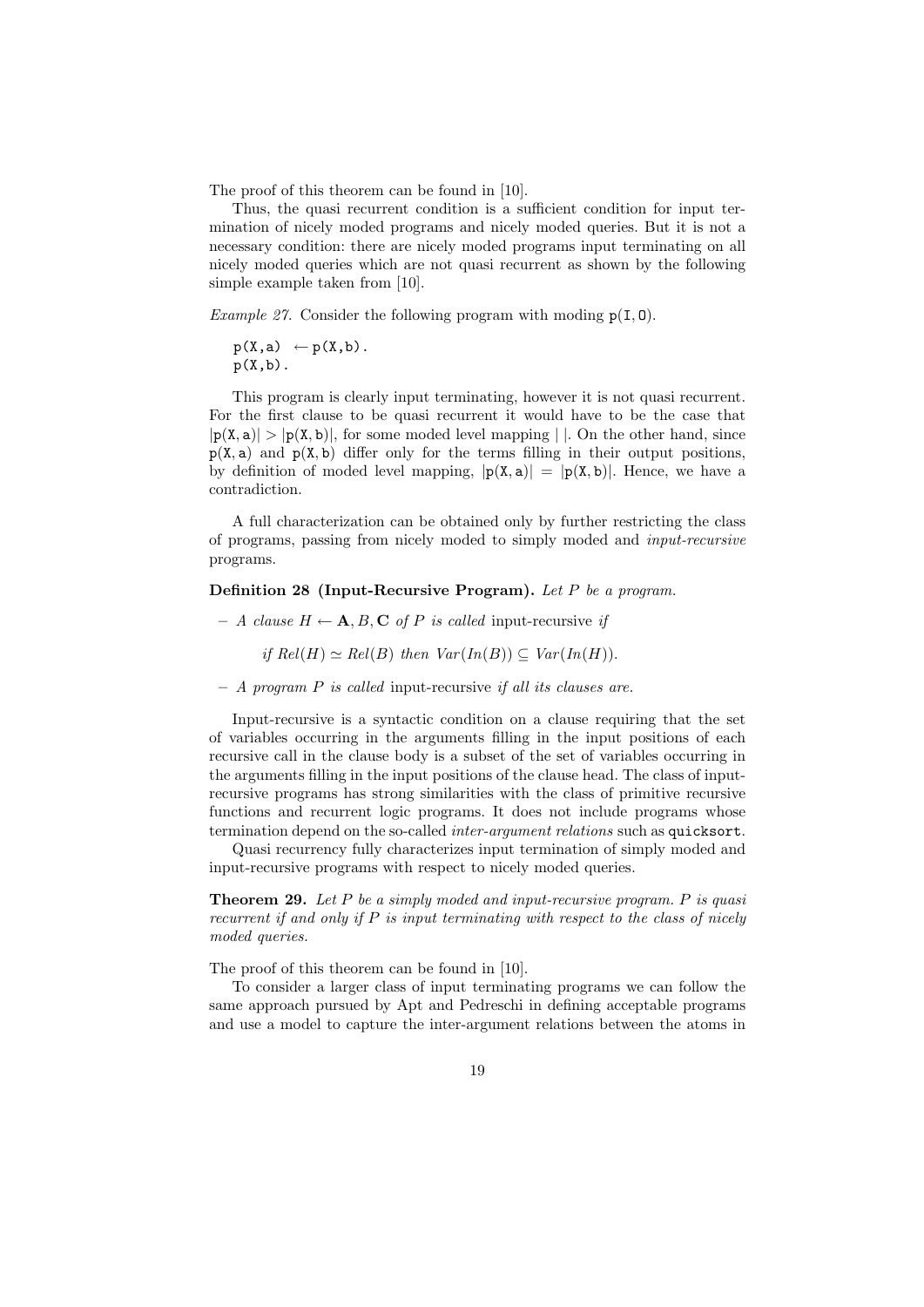a query. Intuitively, the model represents all the possible contexts in which a specific atom in a query can be called. Standard models suffice when standard left-to-right derivations are considered, that is when the contexts depends only on the computed answers of the atoms occurring on the left of the considered one. When input consuming derivations are considered, the description of all the possible contexts is much more complex since there may be atoms in the query which are only partially computed when the considered atom is selected. Hence a computed answer semantics does not provide enough information, which is why we need to capture partial computed answers of input consuming derivations.

The semantics defined in [12] and the concept of simply local model give us the right tools and allow us to identify a large class of input terminating programs which includes also programs employing a non-trivial recursion scheme such as quicksort, permute, transpose. In fact, based on the notion of simply local models, in [12] we introduced the notion of simply acceptable programs which corresponds to the notion of acceptable programs introduced in [6].

**Definition 30 (Simply Acceptable Program).** Let P be a program and M a simply local model of  $P$  containing  $SM_P$ .

 $- A \; clause \; c \; of \; P \; is \; simply \; acceptable \; with \; respect \; to \; a \; modeled \; level \; mapping$ | | and M if for every variant  $H \leftarrow \mathbf{A}, B, \mathbf{C}$  of c and every substitution  $\theta$ simply local with respect to c,

if  $\mathbf{A}\theta \in M$  and  $Rel(H) \simeq Rel(B)$  then  $|H\theta| > |B\theta|$ .

 $- P$  is simply acceptable with respect to M if there exists a moded level mapping  $||$  such that each clause of P is simply acceptable with respect to  $||$  and M. We also say that  $P$  is simply acceptable if it is simply acceptable with respect to some M and moded level mapping | |.

Simple acceptability fully characterizes input termination of simply moded programs with respect to simply moded queries.

**Theorem 31.** Let  $P$  be a simply moded program.  $P$  is simply acceptable if and only if it is input terminating with respect to simply moded queries.

The following example shows how we can use the above theorem to reason about termination of a program.

Example 32. Consider the following PERMUTE program

```
permute([X|Xs],Ys) \leftarrow insert(Zs,X,Ys), permute(Xs,Zs).
permute([],[]).
insert([], X, [X]).insert([U|Xs],X,[U|Zs]) \leftarrow insert(Xs,X,Zs).
```
We consider it with two different modes.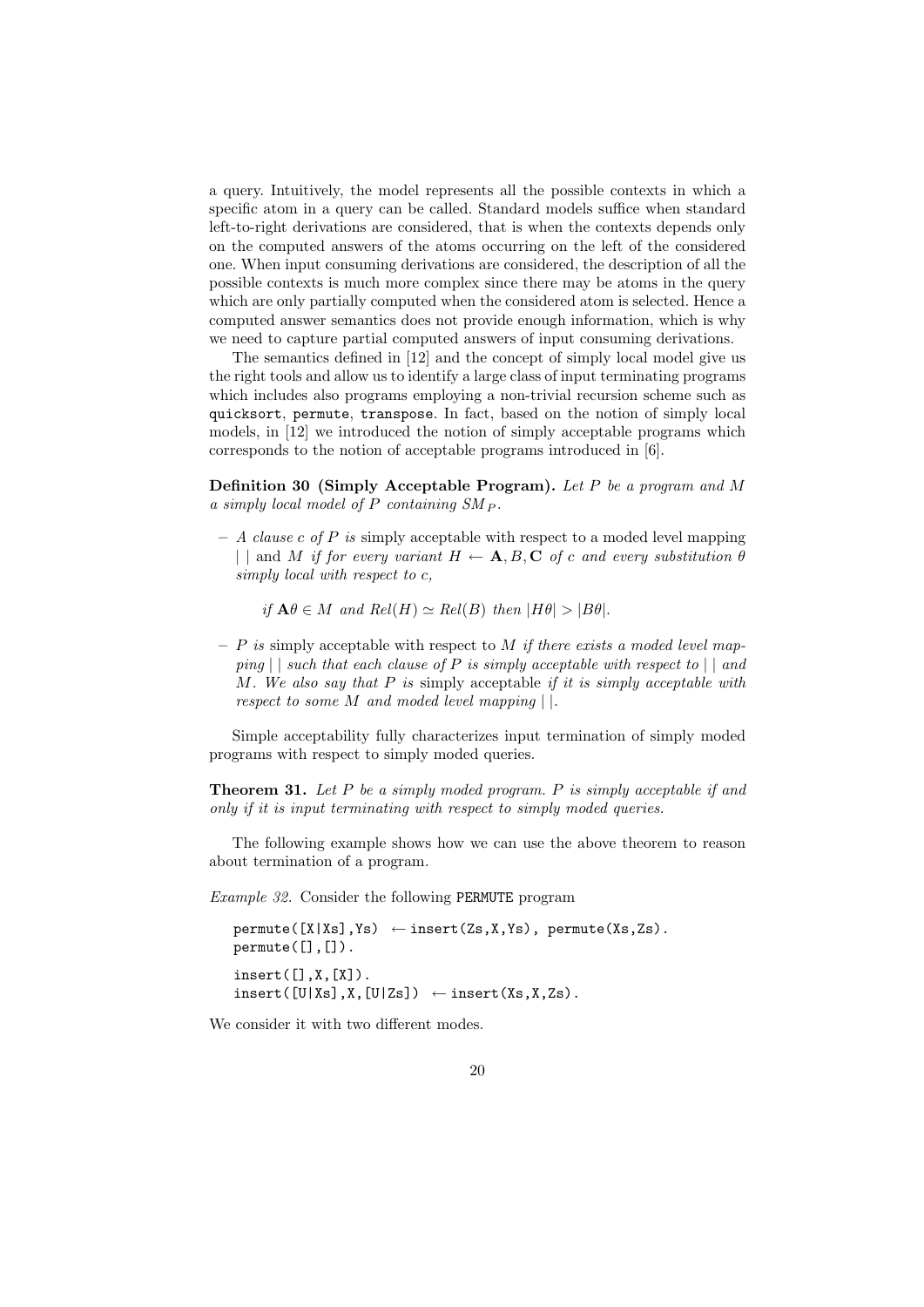1. First, consider the mode permute  $(0, I)$ , insert  $(0, 0, I)$ .

Notice that the program is not input terminating in this mode: by repeatedly selecting the rightmost atom, the query permute(Xs,Ys) generates an infinite input consuming derivation. By Theorem 31, we can prove it by showing that PERMUTE in this mode cannot be simply acceptable with respect to  $PM_{\text{PERMUTE}}^{SL}$  and a moded level mapping which is invariant under renaming. First note that  $PM_{\text{PERMUTE}}^{SL}$  contains every atom of the form insert(Us, U, t) where Us and U are disjoint from  $t$ , i.e., every simply moded atom whose predicate is insert. Therefore, in particular, insert(Us, U, Vs)  $\in PM_{\tt PERMUTE}^{SL}$ . The substitution  $\theta = \{Ys/Vs, Zs/Us, X/U\}$  is simply local w.r.t. the first clause. Therefore, for this clause to be simply acceptable, by Theorem 31, there would have to be a moded level mapping, invariant under renaming, such that  $|\text{permute}([U|Xs], Vs)| > |\text{permute}(Xs, Us)|$ . This is a contradiction since a moded level mapping depends only on the input arguments (the second argument of permute) and we are considering a level mapping invariant under renaming.

Thus Theorem 31 can be used to diagnose a program, in that we can pinpoint why it does not input terminate.

2. Now consider the program PERMUTE together with the mode permute  $(I, O)$ , insert $(I, I, O)$ .

In this case, in order to make the program simply moded we have to permute the two body atoms of the first permute clause<sup>7</sup>. I.e., permute is redefined as

```
permute([X|Xs],Ys) \leftarrow permute(Xs,Zs), insert(Zs,X,Ys).permute([], []).
```
Notice that the program is now input terminating with respect to simply moded queries. This is in fact the natural mode of the PERMUTE program. To demonstrate the termination one can apply Theorem 31 using any simply local model containing  $SM_P$  together with the following moded level mapping:

 $|$ permute $(l, )| = len(l),$  $|\text{insert}(l, \_, \_)| = len(l).$ 

# 6 Conclusion

In this paper, we have illustrated two denotational semantics proposed in [9], [10] and in [12] for input consuming derivation in logic programs and we have shown how these semantics have been used for studying termination properties of such programs.

<sup>7</sup> Actually, everything we state applies to the class of permutation simply moded programs, i.e., those programs and queries that are simply moded possibly after a permutation of body atoms. For the sake of notation simplicity, we avoid to refer to this in a structural way.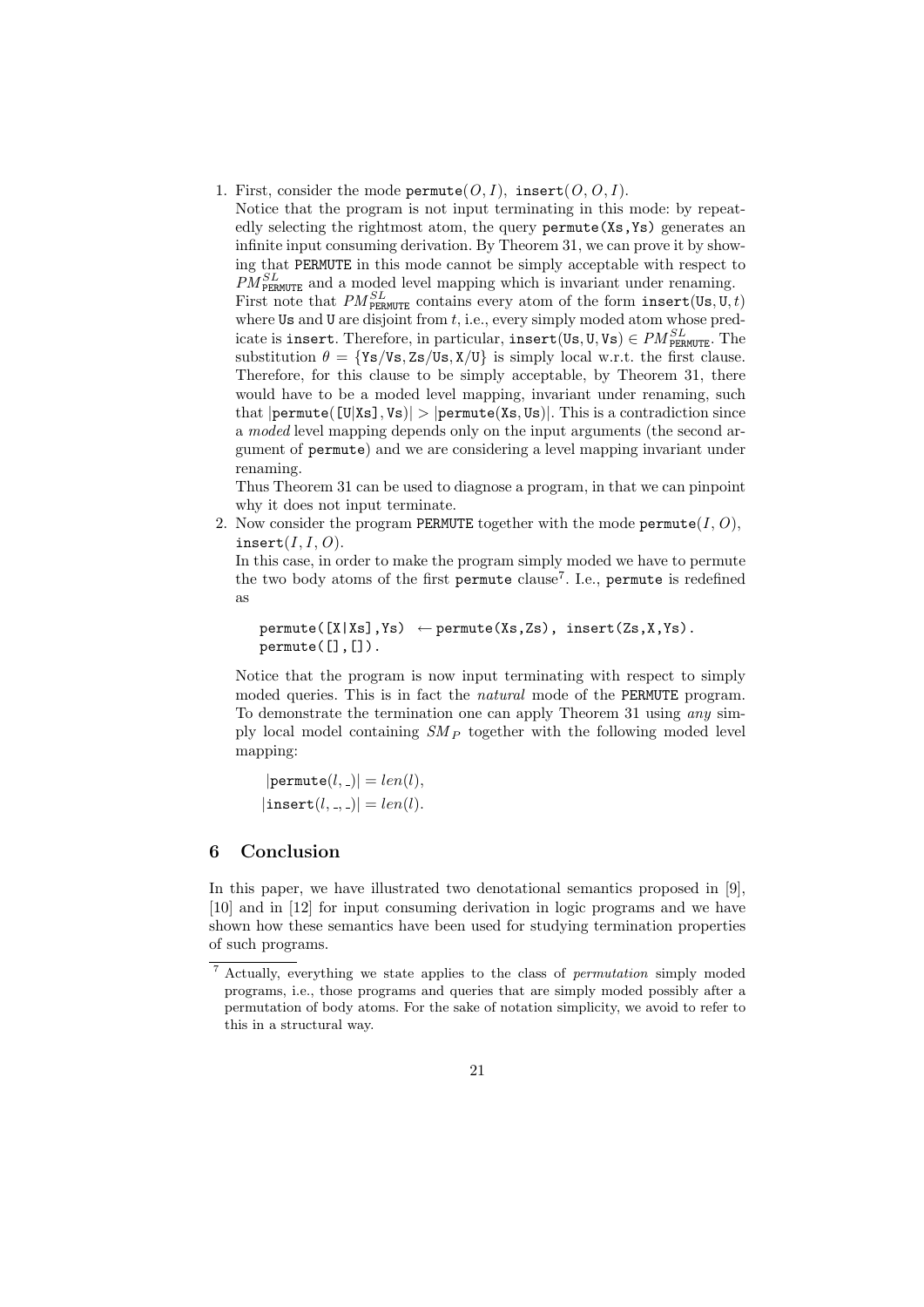While the first semantics (introduced in [9]) models exclusively the results of successful derivations and requires programs to be well moded and nicely moded, the second one (introduced in [12]) models also the results of incomplete derivations and requires programs and queries to be simply moded.

As mentioned in the introduction, in the context of parallel and concurrent programs, one can have derivations that never succeed, and yet compute substitutions [36]. Thus we have provided a denotational semantics also for such programs, which goes beyond the usual success-based SLD resolution mechanism of logic programming.

Input consuming derivations bear a certain resemblance with derivations in the language of Moded (Flat) GHC [45]. Actually, input consuming programs can be seen as a simplified version of moded (F)GHC. We want to note however that Moded (F)GHC is a full-fledged programming paradigm, while input consuming programs are meant for abstraction purposes.

As a concluding remark, we want to stress the relation between ic-programs and programs that use delay declarations. A significant class of programs with delay declarations whose derivations are input consuming derivations has been identified in [11].

#### References

- 1. K. R. Apt. Logic Programming. In J. van Leeuwen, editor, Handbook of Theoretical Computer Science, volume B: Formal Models and Semantics, pages 495–574. Elsevier and The MIT Press, Amsterdam and Cambridge, MA, 1990.
- 2. K. R. Apt. From Logic Programming to Prolog. Prentice Hall, London, 1997.
- 3. K. R. Apt and M. Bezem. Acyclic programs. New Generation Computing, 9(3&4):335–363, 1991.
- 4. K. R. Apt and S. Etalle. On the unification free Prolog programs. A. Borzyszkowski and S. Sokolowski, editors, Proceedings of the Conference on Mathematical Foundations of Computer Science (MFCS'93), volume 711 of Lecture Notes in Computer Science, pages 1–19, Berlin, Germany, 1993. Springer-Verlag.
- 5. K. R. Apt and I. Luitjes. Verification of logic programs with delay declarations. In A. Borzyszkowski and S. Sokolowski, editors, Proceedings of the Fourth International Conference on Algebraic Methodology and Software Technology, (AMAST'95), volume 936 of Lecture Notes in Computer Science, pages 1–19, Berlin, Germany, 1995. Springer-Verlag.
- 6. K. R. Apt and D. Pedreschi. Proving termination of general Prolog programs. In T. Ito and A. Meyer, editors, *Proceedings of the International Conference on* Theoretical Aspects of Computer Software, Lecture Notes in Computer Science 526, pages 265–289, Berlin, Germany, 1991. Springer-Verlag.
- 7. K. R. Apt and D. Pedreschi. Reasoning about termination of pure Prolog programs. Information and Computation, 106(1):109–157, 1993.
- 8. M. Bezem. Strong termination of logic programs. Journal of Logic Programming, 15(1&2):79–97, 1993.
- 9. A. Bossi, S. Etalle, and S. Rossi. Semantics of well-moded input-consuming logic programs. Computer Languages, 26(1):1–25, 2000.
- 10. A. Bossi, S. Etalle, and S. Rossi. Properties of input-consuming derivations. Theory and Practice of Logic Programming, 2(2):125–154, 2002.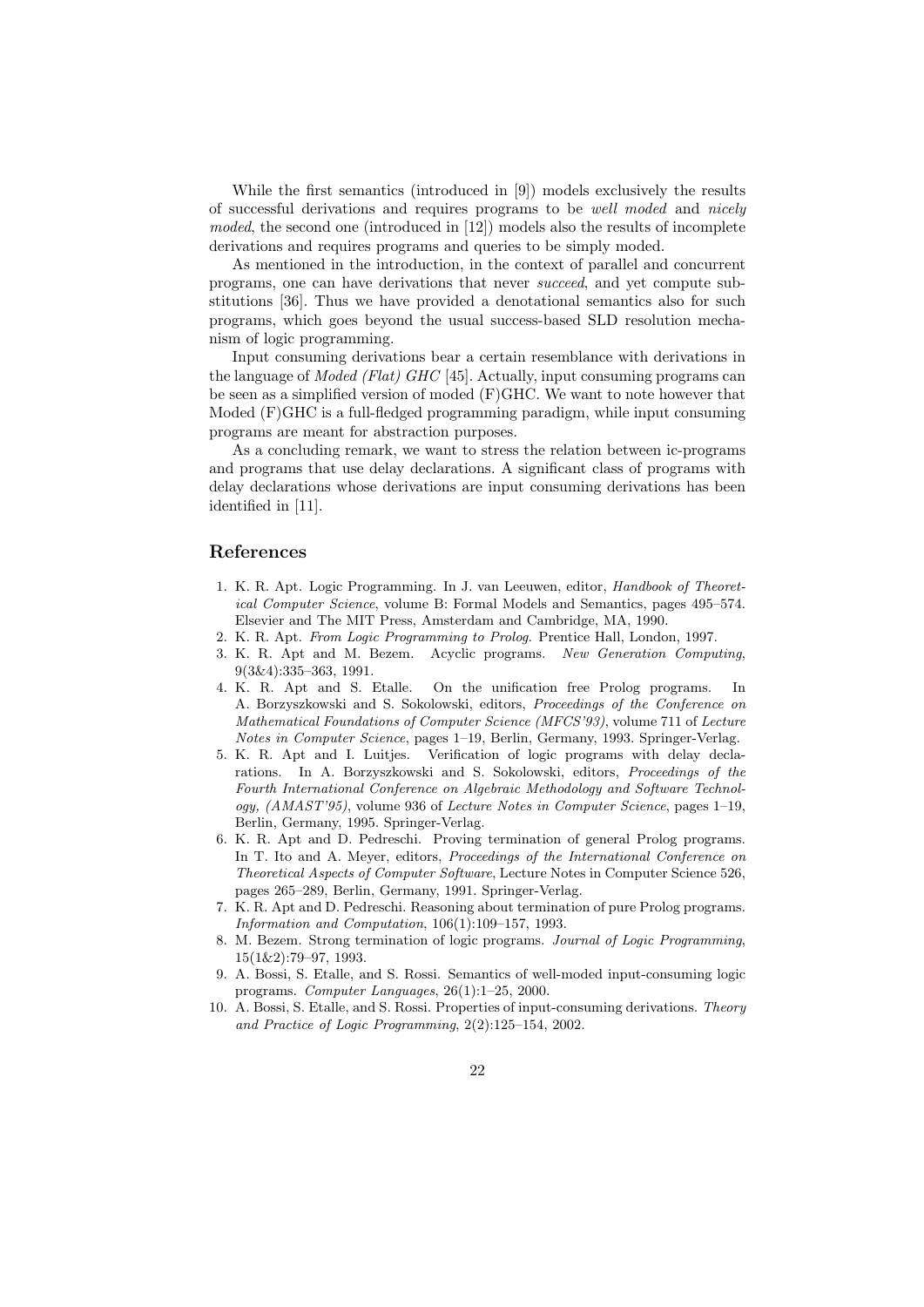- 11. A. Bossi, S. Etalle, S. Rossi, and J.-G. Smaus. Semantics and termination of simplymoded logic programs with dynamic scheduling. In D. Sands, editor, *Proceedings* of the European Symposium on Programming, volume 2028 of Lecture Notes in Computer Science, pages 402–416, Genova, Italy, 2001. Springer-Verlag.
- 12. A. Bossi, S. Etalle, S. Rossi, and J.-G. Smaus. Termination of simply-moded logic programs with dynamic scheduling. ACM Transactions on Computational Logic  $(TOCL)$ , 2004. To appear.
- 13. A. Bossi, M. Gabrielli, G. Levi, and M. Martelli. The S-semantics approach: Theory and applications. The Journal of Logic Programming, 19 & 20:149–198, May 1994.
- 14. A. Bossi, S. Etalle N. Cocco, and S. Rossi. On Modular Termination Proofs of General Logic Programs. Theory and Practice of Logic Programming, 2(3):263–291, 2002.
- 15. R. Chadha and D.A. Plaisted. Correctness of unification without occur check in Prolog. Technical report, Department of Computer Science, University of North Carolina, Chapel Hill, N.C., 1991.
- 16. F.S. de Boer and C. Palamidessi. A fully abstract model for concurrent constraint programming. In S. Abramsky and T.S.E. Maibaum, editors, Proc. of the International Joint Conference on Theory and Practice of Software Development, (TAP-SOFT/CAAP), volume 493 of Lecture Notes in Computer Science, pages 296–319, Brighton, UK, 1991. Springer-Verlag.
- 17. M. Garcia de la Banda, K. Marriott, and P. Stuckey. Efficient analysis of logic programs with dynamic scheduling. In J. Lloyd, editor, Proc. Twelfth International Logic Programming Symposium, pages 417–431. The MIT Press, 1995.
- 18. D. De Schreye and S. Decorte. Termination of logic programs: the never-ending story. Journal of Logic Programming, 19-20:199–260, 1994.
- 19. S. Debray, D. Gudemann, and P. Bigot. Detection and optimization of suspensionfree logic programs. In M. Bruynooghe, editor, Proc. Eleventh International Logic Programming Symposium, pages 487–504. The MIT Press, 1994.
- 20. P. Dembinski and J. Maluszynski. AND-parallelism with intelligent backtracking for annotated logic programs. In Proceedings of the International Symposium on Logic Programming, pages 29–38, Boston, 1985.
- 21. S. Etalle, A. Bossi, and N. Cocco. Termination of well-moded programs. Journal of Logic Programming, 38(2):243–257, 1999.
- 22. S. Etalle, M. Gabbrielli, and M. C. Meo. Transformations of ccp programs. ACM Transactions on Programming Languages and Systems, 23(3):304–395, 2002.
- 23. M. Falaschi, M. Gabbrielli, K. Marriott, and C. Palamidessi. Constraint logic programming with dynamic scheduling: a semantics based on closure operators. Information and Computation, 137(1):41–67, 1997.
- 24. M. Falaschi, M. Gabrielli, K. Marriott, and C. Palamidessi. Compositional analysis for concurrent constraint programming. In Proceedings of the IEEE Symposium on Logic in Computer Science. IEEE, 1993.
- 25. M. Falaschi, G. Levi, M. Martelli, and C. Palamidessi. Declarative modeling of the operational behavior of logic languages. Theoretical Computer Science, 69(3):289– 318, 1989.
- 26. P. M. Hill and J. W. Lloyd. The Gödel programming language. The MIT Press, 1994.
- 27. IC Parck, Imperial College London. The ECLiPSe Constraint Logic Programming System, 2003. http://www-icparc.doc.ic.ac.uk/eclipse/.
- 28. Intelligent Systems Laboratory, Swedish Institute of Computer Science, PO Box 1263, S-164 29 Kista, Sweden. SICStus Prolog Page, 2003. http://www.sics.se/sicstus/.